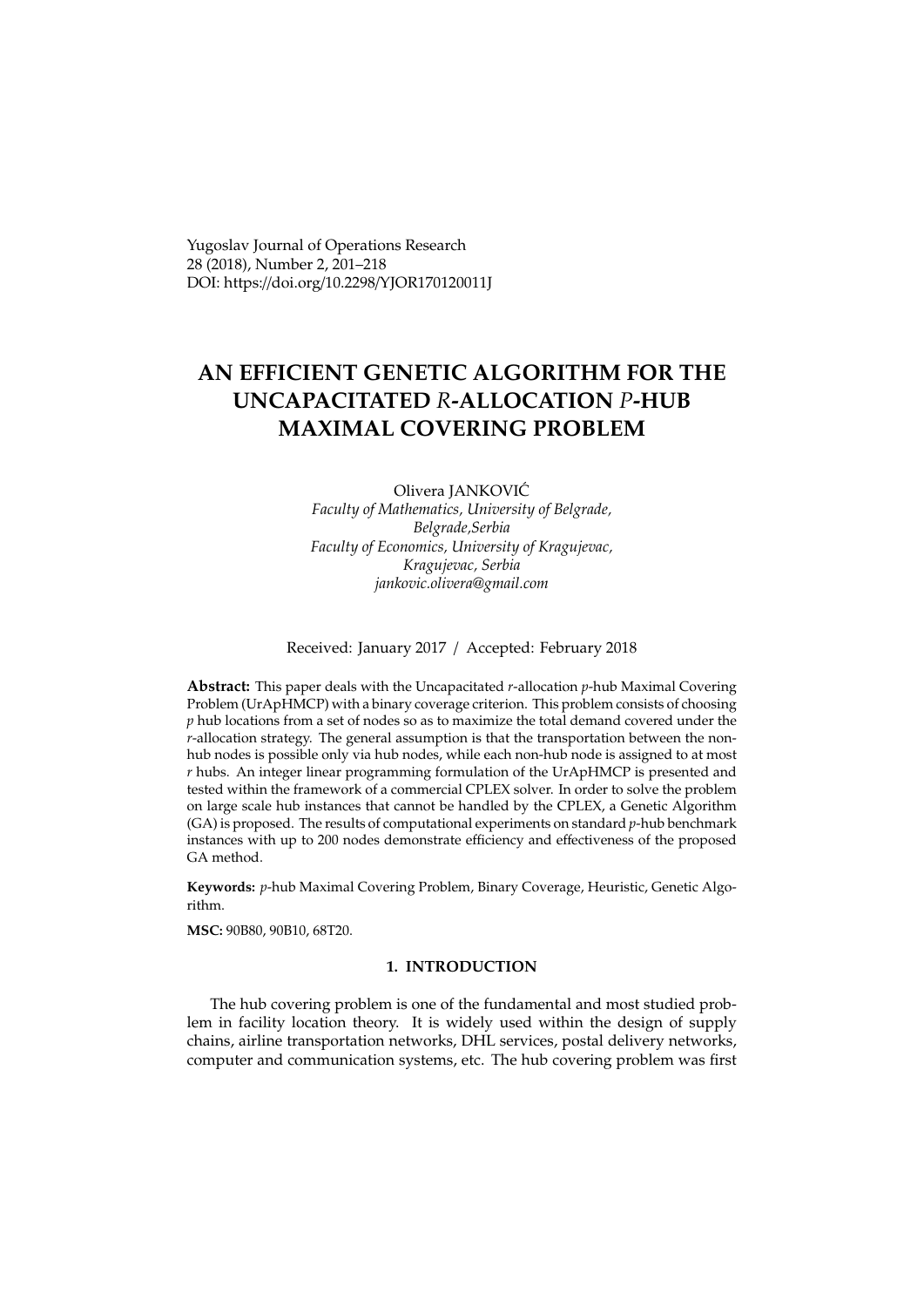introduced by Campbell [7]. Let  $N = \{1, 2, ..., n\}$  be a set of nodes in the network, each of them with a certain demand assigned, and let  $H \subset N$  be a set of potential hub nodes. The goal of the hub covering problem is to choose hubs from the set *H* and to allocate demand nodes to them, in order to minimize the number of hubs while covering all origin-destination (O–D) pairs, or to maximize the total demand covered by a given number of hubs. The O–D pair  $i - j$  ( $i, j \in N$ ) is considered to be covered by hubs  $h_i, h_j \in H$  if nodes *i* and *j* are assigned to hubs  $h_i$ and  $h_j$ , meaning that the path  $i \to h_i \to h_j \to j$  is established, and the preselected covering criterion is fulfilled.

From the early work by Campbell [7], where different types of hub covering formulations were introduced, hub covering problems developed in two main directions: the hub set covering, and the hub maximal covering problems. The goal of the hub set covering problem is to locate the hub nodes such that all demands are covered while the cost of opening hub facilities is minimized. On the other hand, the hub maximal covering problem maximizes the demand covered with a fixed number of hubs to be located.

Another criterion for the classification of hub covering problems is the allocation scheme, which defines the way of allocating the non-hub nodes to the hubs. Two main allocation schemes are distinguished: a single allocation (each non-hub node is allocated to exactly one established hub) and multiple allocation (each non-hub node may communicate to other non-hub nodes via more than one located hubs). The *r*–allocation scheme was introduced by Yaman in [30], allowing each non-hub node to be assigned to at most *r* located hubs.

The single allocation hub set covering problem was studied by Kara in [18], who proposed an improved problem formulation compared to the one from [7]. Wagner [28] further improved models for the single and multiple allocation hub set covering problem, and proposed a new model involving quantity-dependent transport time functions for links in the single allocation case. Ernst in [11] tightened up the formulations from [28] by lifting some of the constraints, and proposed a new formulation for the single allocation version of the hub set covering problem. Alumur and Kara in [2] considered the problem of cargo transportation and formulated it as a single allocation hub set covering problem, which relaxes the complete hub network assumption and minimizes the cost of establishing both hubs and links between the hubs.

Regarding the allocation strategy, the following variants of the Uncapacitated *p*-hub Maximal Covering Problem can be distinguished: the Uncapacitated Single Allocation *p*-hub Maximal Covering Problem (USApHMCP) [17], the Uncapacitated *r*-allocation *p*-hub Maximal Covering Problem (UrApHMCP), and the Uncapacitated Multiple Allocation *p*-hub Maximal Covering Problem (UMApHMCP) [28]. In the USApHMCP each node is assigned to exactly one out of *p* established hubs, while in the UMApHMCP, each node can send and receive traffic through any of the *p* established hubs in the network.

According to the *binary coverage criterion*, an origin-destination pair is considered covered if the cost of the established path via hubs is within the maximum allowed limit (see [8]). The *partial coverage* criterion involves the degree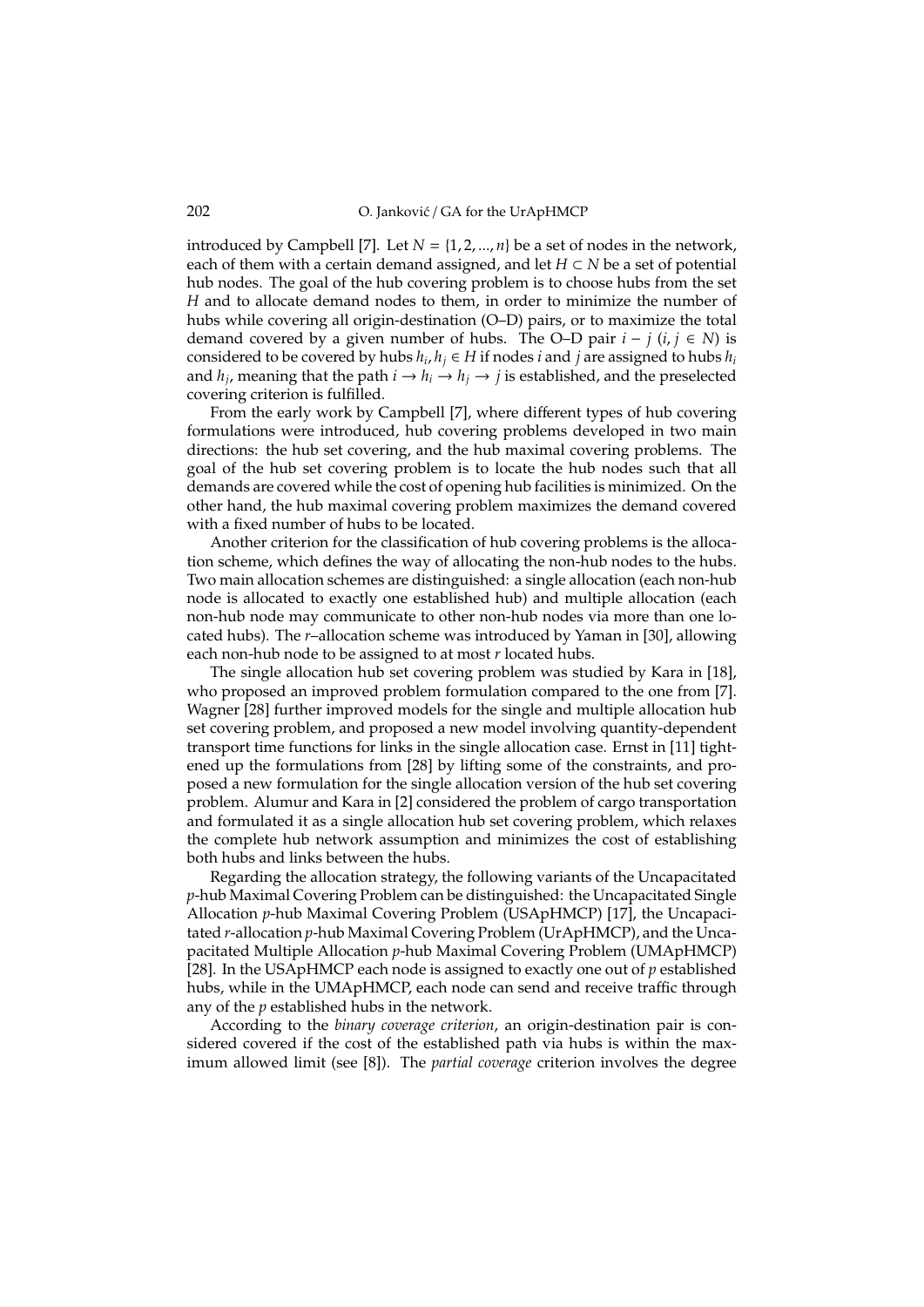of coverage of the path between origin-destination pairs that is determined by a non-increasing decay function based on the path length (see [24]).

The first mathematical formulations of USApHMCP and UMApHMCP proposed in [7] assume the binary coverage criterion. Hwang [17] also investigated USApHMCP using the binary coverage criterion and proposed a new model for USApHMCP, as well as two heuristics to tackle the problem: a distance based allocation and a volume based allocation heuristics. Weng [29] developed a new mathematical formulation for the multiple assignment version of the problem. Recently, Peker and Kara [24] proposed new mathematical models for the single and multiple *p*-hub maximal covering problem that can be applied in both binary and partial coverage cases.

This paper deals with UrApHMCP with the binary coverage criterion. The goal is to maximize the total covered demand with respect to the binary coverage criterion under the following assumptions:

- the number of hubs is fixed to *p*,
- each non-hub node can be assigned to at most *r* hubs  $(1 \le r \le p)$ ,
- a direct transportation between non-hub nodes is not allowed,
- the amount of flow collected at each hub is not limited.

The UrApHMCP with binary coverage is an *NP*-hard optimization problem as a generalization of both single allocation ( $r = 1$ ) and multiple allocation ( $r = p$ ) *p*-HMCP, which are proved to be *NP*-hard (see [3, 7]).

This paper is organized as follows: In Section 2, the mathematical formulation for the UrApHMCP with a binary coverage criterion is given. In addition, in the same section, it is proved that single and multiple allocation *p*-hub covering problems are special cases of *r*-allocation *p*-hub covering problem. The details of the proposed GA-based method are given in Section 3, while in Section 4, the experimental results obtained by the proposed GA are presented. In Section 5, conclusions and future directions are given.

## **2. MATHEMATICAL FORMULATION**

In order to present Integer Linear Programming (ILP) model for the UrApHMCP with binary coverage, the following notation is used:

- $G = (N, E)$  is a complete undirected graph, where  $N = \{1, 2, ..., n\}$  is a set of nodes and  $E = \{\{i, j\} : i, j \in N\}$  is a set of edges with no capacity restrictions;
- $d_{ij}$  is the distance (cost, time, etc.) between a pair of nodes  $i, j \in N$ . It is assumed that  $d_{ij} = d_{ji}$ ,  $d_{ii} = 0$ , and  $d_{ij} \leq d_{ik} + d_{ki}$ , for all *i*, *j*,  $k \in N$ .
- *Tij* is the flow of demand between O–D pair *i* − *j*;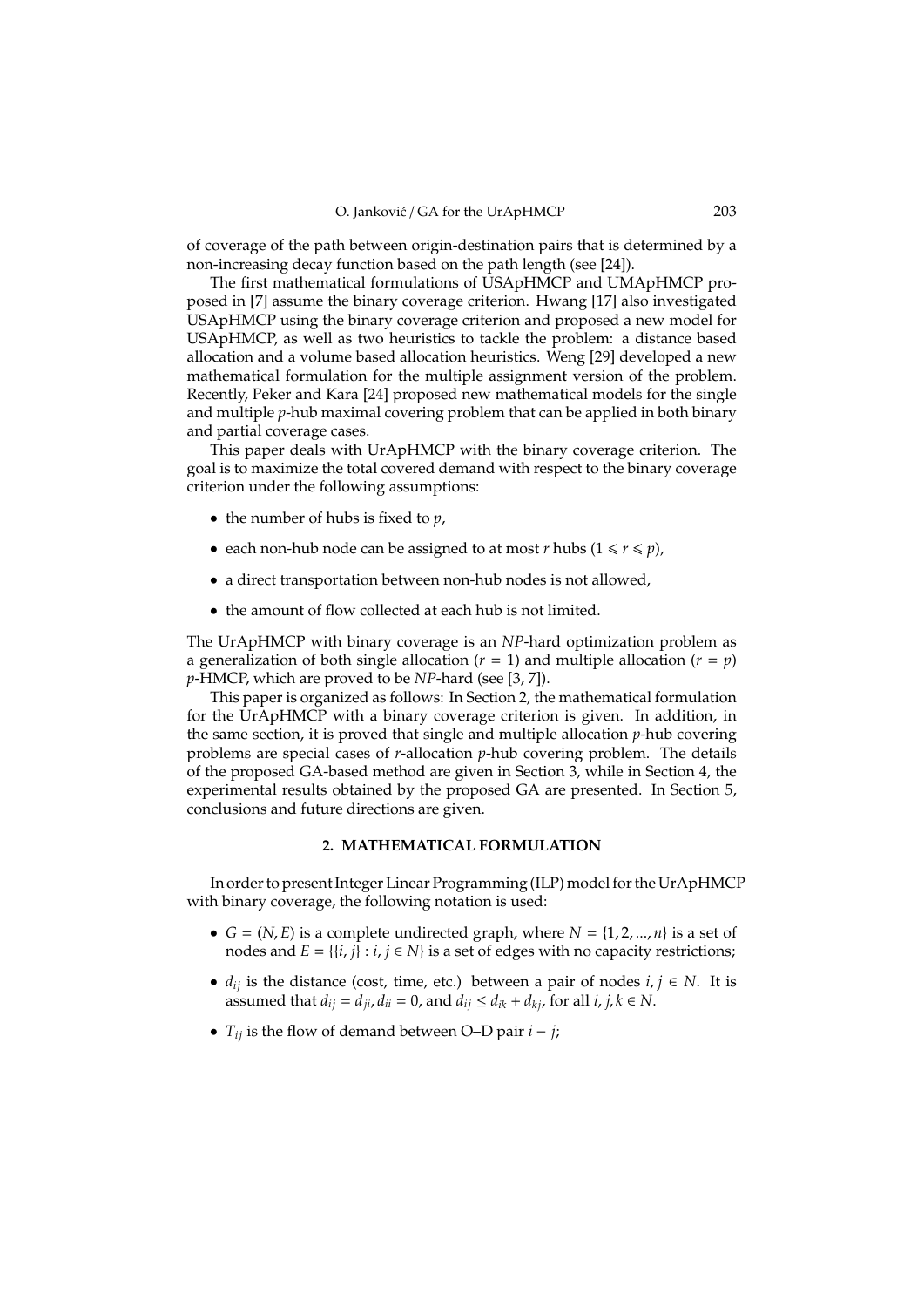• The cost of total path length from origin *i* ∈ *N* to destination *j* ∈ *N* via hubs *k* ∈ *H* and *m* ∈ *H* is denoted as  $c_{ij}^{km}$  and calculated as

$$
c_{ij}^{km} = \chi d_{ik} + \alpha d_{km} + \delta d_{mj}, \qquad (1)
$$

where  $\chi$ ,  $\delta$ , and  $\alpha$  represent cost factors for flow collection from an origin to a hub, distribution from a hub to a destination, and for the interhub transportation, respectively. It is assumed that  $\alpha < \chi$  and  $\alpha < \delta$ .

According to the *binary coverage criterion* [8] used in this paper, the established path from *i* to *j* via hubs *k* and *m* is considered as *covered* if the cost of the total path length is equal or less than a predefined limit β*ij*. As in paper by Peker and Kara [24], for each path  $i \to k \to m \to j$ , a binary parameter  $a_{ij}^{km}$  is introduced to indicate whether the origin-destination pair  $i$  and  $j$  is covered by using hubs  $k$ and *m*:

$$
a_{ij}^{km} = \begin{cases} 1 & \text{if } c_{ij}^{km} \le \beta_{ij} \\ 0 & \text{otherwise} \end{cases} \quad \forall i, j \in \mathbb{N} \quad \forall k, m \in \mathbb{H}.
$$
 (2)

The following decision variables are introduced:

- A binary variable *xik* takes the value of 1 if node *i* ∈ *N* is allocated to hub *k* ∈ *H*, and 0 otherwise. In case that  $x_{kk}$  = 1, the node *k* is chosen as a hub, and is naturally assigned to itself.
- A binary variable *yijkm* is equal to 1 if there is traffic that travels from origin node *i* ∈ *N* to hub  $k$  ∈ *H*, then from hub  $k$  ∈ *H* to hub  $m$  ∈ *H*, and finally from *m* ∈ *H* to the destination node  $j$  ∈ *N*.

Using the above notation, the UrApHMCP with binary coverage can be represented by the following ILP model:

$$
\max \sum_{i \in N} \sum_{j \in N} \sum_{k \in H} \sum_{m \in H} a_{ij}^{km} T_{ij} y_{ijkm} \tag{3}
$$

such that

$$
x_{ik} \le x_{kk} \quad \forall i \in \mathbb{N} \quad \forall k \in \mathbb{H}, \tag{4}
$$

$$
\sum_{k \in H} x_{ik} \le r \quad \forall i \in N,
$$
\n<sup>(5)</sup>

$$
\sum_{k \in H} x_{kk} = p,\tag{6}
$$

$$
\sum_{k \in H} \sum_{m \in H} y_{ijkm} = 1 \quad \forall i, j \in N,
$$
\n(7)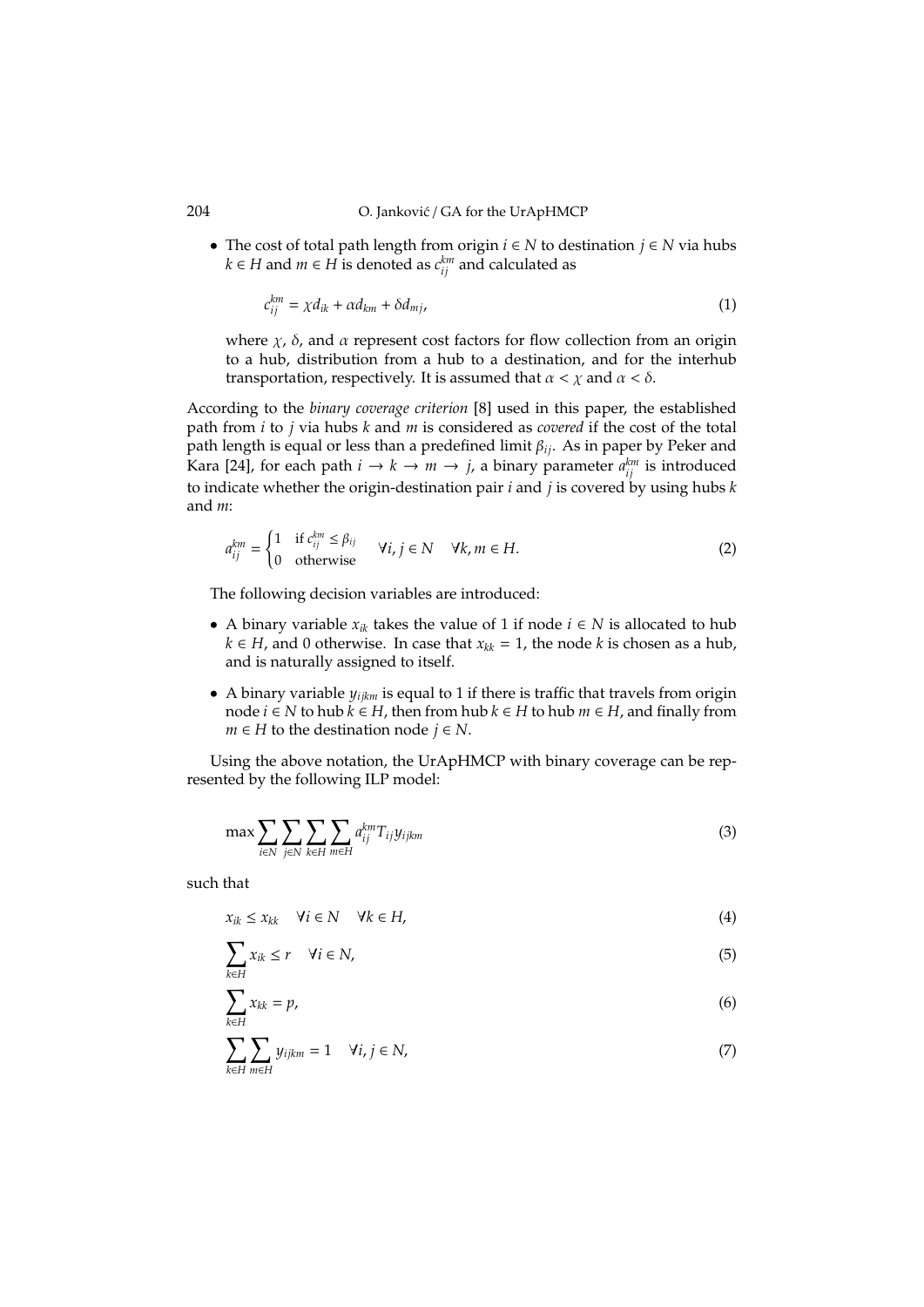O. Janković / GA for the UrApHMCP 205

$$
y_{ijkm} \le x_{ik} \quad \forall i, j \in N \quad \forall k, m \in H,
$$
\n(8)

$$
y_{ijkm} \le x_{jm} \quad \forall i, j \in \mathbb{N} \quad \forall k, m \in H,
$$
\n(9)

$$
x_{ik} \in \{0, 1\} \quad \forall i \in \mathbb{N} \quad \forall k \in H,
$$
\n
$$
(10)
$$

$$
y_{ijkm} \in \{0, 1\} \quad \forall i, j \in \mathbb{N} \quad \forall k, m \in \mathbb{H}.\tag{11}
$$

The objective function (3) maximizes the covered demand of all origin-destination pairs. Constraints (4) and constraints (5) ensure that each node is allocated to at most *r* hubs. Constraint (6) indicates that exactly *p* hubs are located. Constraints (7) ensure that the flow from the origin to the destination node is routed entirely via some pair of located hubs. Constraints (8) and (9) impose the requirement that if the flow is routed from the origin *i* to destination *j* through the established hubs *k* and *m*, respectively, than node *i* is assigned to hub *k* and node *j* to hub *m*. Constraints (10) and (11) indicate the binary type of variables  $x_{ik}$  and  $y_{iikm}$ .

The proposed model can be applied, for example, to optimizing fast delivery services, cargo applications, emergency services, food delivery, etc., where customers are generally very sensitive to delivery time and prefer the companies with fast and on-time delivery. Companies are interested in satisfying customers' needs, and therefore, they are trying to decrease delivery time as much as possible, and to guarantee that packages are delivered on time. However, these requirements cannot be satisfied completely for every situation. So, their primary objective is to design a network such that the amount of cargo delivered on-time is maximized. The structure used by these companies is precisely the same as the hub network structure. Transportation of cargo packages from origin to destination node is handled by the operation centers that can be identified as hubs. Each demand center is assigned to an operation center that handles collection and distribution operations for the assigned demand center. A typical route for cargo consists of three segments: from the origin node to the operation center serving it, then to the consignees' operation center, and finally, to the consignee destination node. There are some  $i \to k \to m \to j$  paths in which some nodes coincide, which cases actually correspond to some special real-life situations. More precisely, the following formal movements are possible:

- Case 1: The path contains only a single hub node that is different from both the origin and the destination nodes, which are also different, i.e.,  $i \neq j$ ,  $k = m$  and  $i \rightarrow k \rightarrow k \rightarrow j$ . In practice, the both origin and destination nodes are served by the same operation center. Assuming that travel time from a node to itself is zero, it is clear that  $c_{ij}^{kk} = \chi d_{ik} + \delta d_{kj}$ . If  $c_{ij}^{kk} \leq \beta_{ij}$ , then according to the binary coverage criterion, origin-destination pair *i* − *j* is covered by using hub *k*,  $a_{ij}^{kk} = 1$  and  $a_{ij}^{kk}T_{ij} = T_{ij}$ . Otherwise,  $a_{ij}^{kk} = 0$  and  $a_{ij}^{kk}T_{ij} = 0$ .
- Case 2: This case is similar to Case 1 but the origin and destination nodes coincide, i.e.,  $i = j$  and  $i \rightarrow k \rightarrow k \rightarrow i$ . This scenario occurs when a customer sends a package to a recipient situated in the same service area, but it first has to be processed at the sorting hub before being delivered to the recipient. In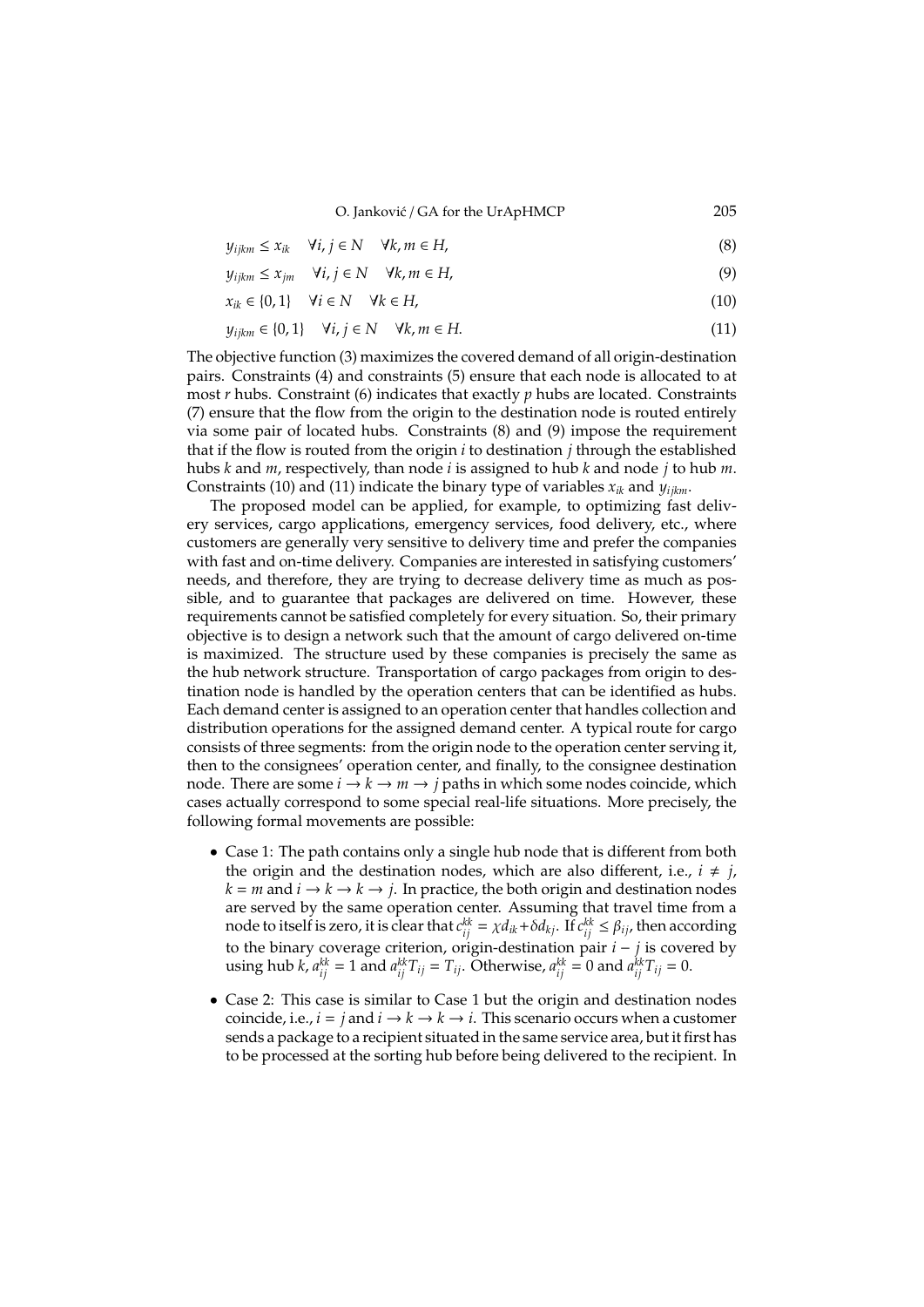this case,  $c_{ii}^{kk} = \chi d_{ik} + \delta d_{ki} = (\chi + \delta) d_{ik}$ . If  $c_{ii}^{kk} \le \beta_{ij}$ , then  $a_{ii}^{kk} = 1$  and  $a_{ii}^{kk} T_{ii} = T_{ii}$ . Otherwise,  $a_{ii}^{kk} = 0$  and  $a_{ii}^{kk} T_{ii} = 0$ .

- Case 3: The origin node is a hub node (operation center) and the destination node is a non-hub node, i.e.,  $i = k = m$  and  $i \rightarrow i \rightarrow j$ . In this case,  $c_{ij}^{ii} = \delta d_{ij}$ . If  $c_{ij}^{ii} \leq \beta_{ij}$ , then  $a_{ij}^{ii} = 1$  and  $a_{ij}^{ii}T_{ij} = T_{ij}$ . Otherwise,  $a_{ij}^{ii} = 0$  and  $a_{ij}^{ii}T_{ij} = 0.$
- Case 4: The origin node is a non-hub node and the destination node is a hub node (operation center), i.e.,  $k = m = j$  and  $i \rightarrow j \rightarrow j$ . In this case,  $c_{ij}^{jj} = \chi d_{ij}$ . If  $c_{ij}^{jj} \le \beta_{ij}$ , then  $a_{ij}^{jj} = 1$  and  $a_{ij}^{jj}T_{ij} = T_{ij}$ . Otherwise,  $a_{ij}^{jj} = 0$  and  $a_{ij}^{jj}T_{ij} = 0.$
- Case 5: The origin node and the destination node are the same hub node, i.e.,  $i = k = m = j$  and  $i \rightarrow i \rightarrow i \rightarrow i$ . This means that the package is sent and delivered in the same zone (or zip code). As the travel time from a node to itself is zero,  $c_{ii}^{ii} = 0$ . In this case,  $a_{ii}^{ii} = 1$  and  $a_{ii}^{ii}T_{ii} = T_{ii}$ .
- Case 6: The origin node is a hub node and the destination node is a hub node (the both origin and destination nodes are operation centers), i.e.,  $i = k = m$ and  $i \rightarrow i \rightarrow i \rightarrow j$  or  $k = m = j$  and  $i \rightarrow j \rightarrow j \rightarrow j$  or  $i = k, m = j$ and  $i \rightarrow i \rightarrow j \rightarrow j$ . These situations are as those in the practice, but  $c_{ij}^{ii} = \delta d_{ij}$ ,  $c_{ij}^{jj} = \chi d_{ij}$  and  $c_{ij}^{ij} = \alpha d_{ij}$ . The path from *i* to *j* is considered as covered if  $c_{ij}^{ii} \leq \beta_{ij}$  or  $c_{ij}^{jj} \leq \beta_{ij}$  or  $c_{ij}^{ij} \leq \beta_{ij}$ . As  $\alpha$  is the economies of scale factor used to discount the distance between hubs (for example, the delivery between two operation centers is done by means of larger, more specialized, or faster vehicles), it is clear that  $c_{ij}^{ij} \le c_{ij}^{ii}$  and  $c_{ij}^{ij} \le c_{ij}^{jj}$ . In practice, if  $c_{ij}^{ij} \le \beta_{ij}$ , then according to the binary coverage criterion, origin-destination pair *i* − *j* is covered,  $a_{ij}^{ij} = 1$  and  $a_{ij}^{ij}T_{ij} = T_{ij}$ . Otherwise,  $a_{ij}^{ij} = 0$  and  $a_{ij}^{ij}T_{ij} = 0$ .

From the previous discussion, it can be seen that the paths in cases 1-4 and 6 have no influence on the objective function value as long the corresponding coefficients in the expression for the objective function are equal to zero. In case 5, the objective function value is increased by the flow of demand *Tii* that corresponds to the origin and destination nodes (which are the same).

In the remaining part of this section, the relationship of the model  $(3) - (11)$ with four-index formulations for the single and multiple allocation *p*-hub maximal covering problems is discussed. It will be proved that USApHMCP and UMApHMCP can be transformed to model  $(3) - (11)$  for  $r = 1$  and  $r = p$ , respectively.

In the paper [17], the USApHMCP model is formulated as (3) such that (4), (6), (10)–(11), and

$$
\sum_{k \in H} x_{ik} = 1 \quad \forall i \in N,
$$
\n(12)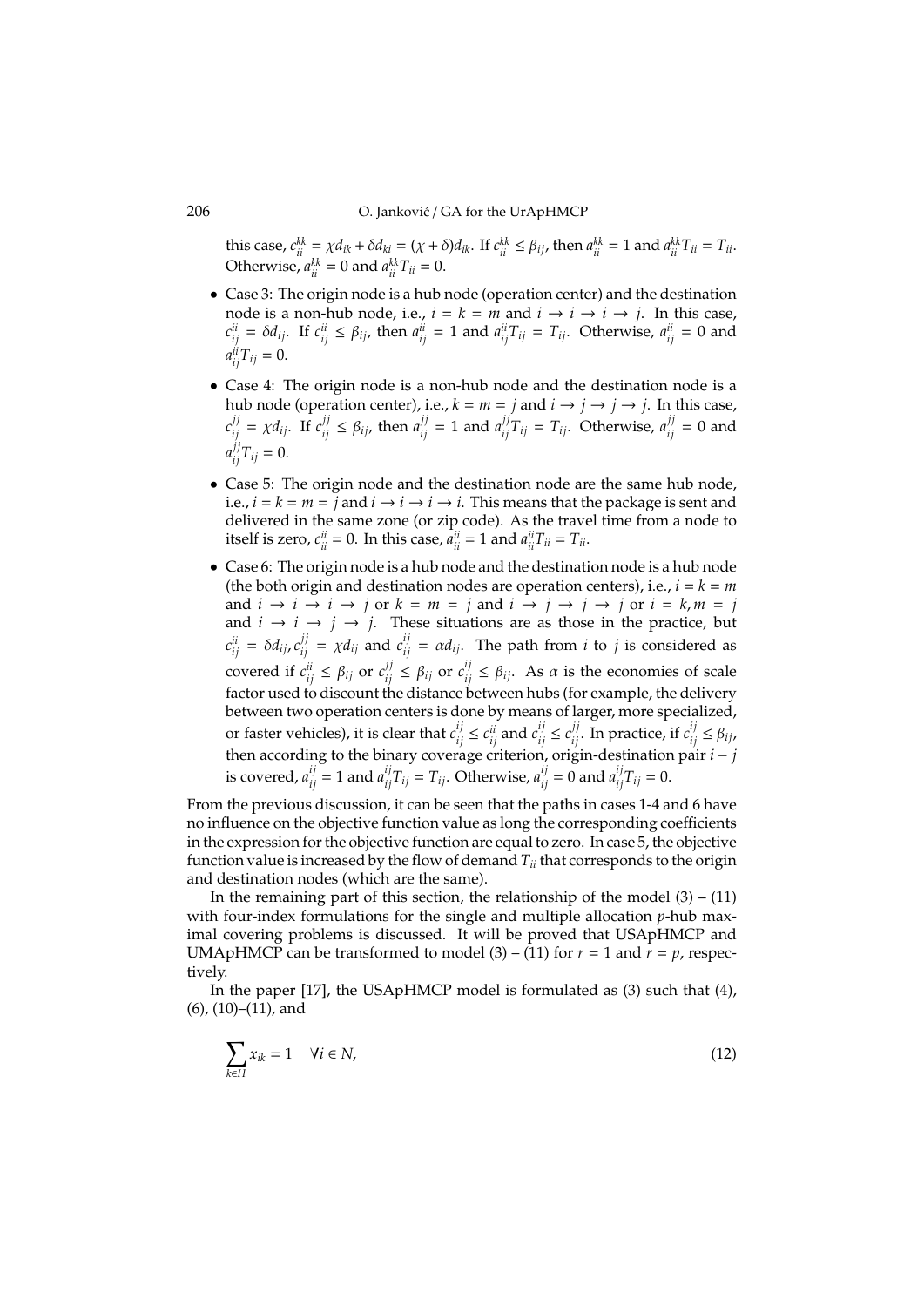$$
2y_{ijkm} \le x_{ik} + x_{jm} \quad \forall i, j \in \mathbb{N} \quad \forall k, m \in \mathbb{H}.\tag{13}
$$

For  $r = 1$ , it is obvious that constraints (5) directly follow from (12). By constraints (12), the origin node *i* is allocated to exactly one hub *k* (i.e.  $x_{ik} = 1$ ), and the destination node *j* is assigned to exactly one hub *m* (i.e.  $x_{jm} = 1$ ). Since (13) is satisfied, and the objective function of USApHMCP model is maximized, then in an optimal solution of this model  $y_{ijkm} = 1$ , and  $(k, m)$  is the only hub pair that cover O–D pair  $i - j$ . Therefore, the constraints (7) are satisfied. If  $y_{ijkm} = 0$ , then inequalities  $y_{ijkm} \leq x_{ik}$  and  $y_{ijkm} \leq x_{jm}$  obviously hold. In the case of  $y_{ijkm} = 1$ , from (13) it can be concluded that  $x_{ik} + x_{jm} \ge 2$  and, thus,  $x_{ik} = x_{jm} = 1$ . Therefore, constraints (8) and (9) follow from (13).

Recall that UMApHMCP model from [7] uses variables  $h_k$ ,  $k \in H$ , which are defined as follows:  $h_k = 1$ ,  $∀k ∈ H$  if and only if a hub is established at location *k*, and 0 otherwise. The UMApHMCP model is formulated as (3) under the constraints (7), (11), and

$$
\sum_{k \in H} h_k = p,\tag{14}
$$

$$
y_{ijkm} \le h_k \quad \forall i, j \in \mathbb{N} \quad \forall k, m \in \mathbb{H}, \tag{15}
$$

$$
y_{ijkm} \le h_m \quad \forall i, j \in \mathbb{N} \quad \forall k, m \in \mathbb{H}, \tag{16}
$$

$$
h_k \in \{0, 1\} \quad \forall k \in H. \tag{17}
$$

In the model defined by an objective (3) and constraints (7), (11), (14)–(17), let *h*<sub>*k*</sub> = *x*<sub>*kk*</sub>, *k* ∈ *H*. If variables  $x_{ik}$ , *i* ∈ *N*, *k* ∈ *H* are introduced adding constraints (4), (8) and (9), then (14) is transformed directly to (6). Constraints (5) for  $r = p$  follow from constraints (4) and (6). From (4), (8) and (9) it follows that constraints (15) and (16) are redundant and can be omitted. In this way, model defined by  $(3)$ ,  $(7)$ ,  $(11)$ ,  $(14)$ – $(17)$  can be transformed to model defined by  $(3)$ – $(11)$ .

#### **3. GENETIC ALGORITHM FOR SOLVING UrApHMCP**

Genetic Algorithm (GA) is a stochastic search technique proposed by Holland in [16]. Over the last two decades, GA has been proved as an efficient search technique for solving various optimization problems (see [9, 10, 14, 21]). GA is inspired by Darwin's principle of natural evolution and starts with a set of randomly generated candidate solutions, denoted as population. Each individual in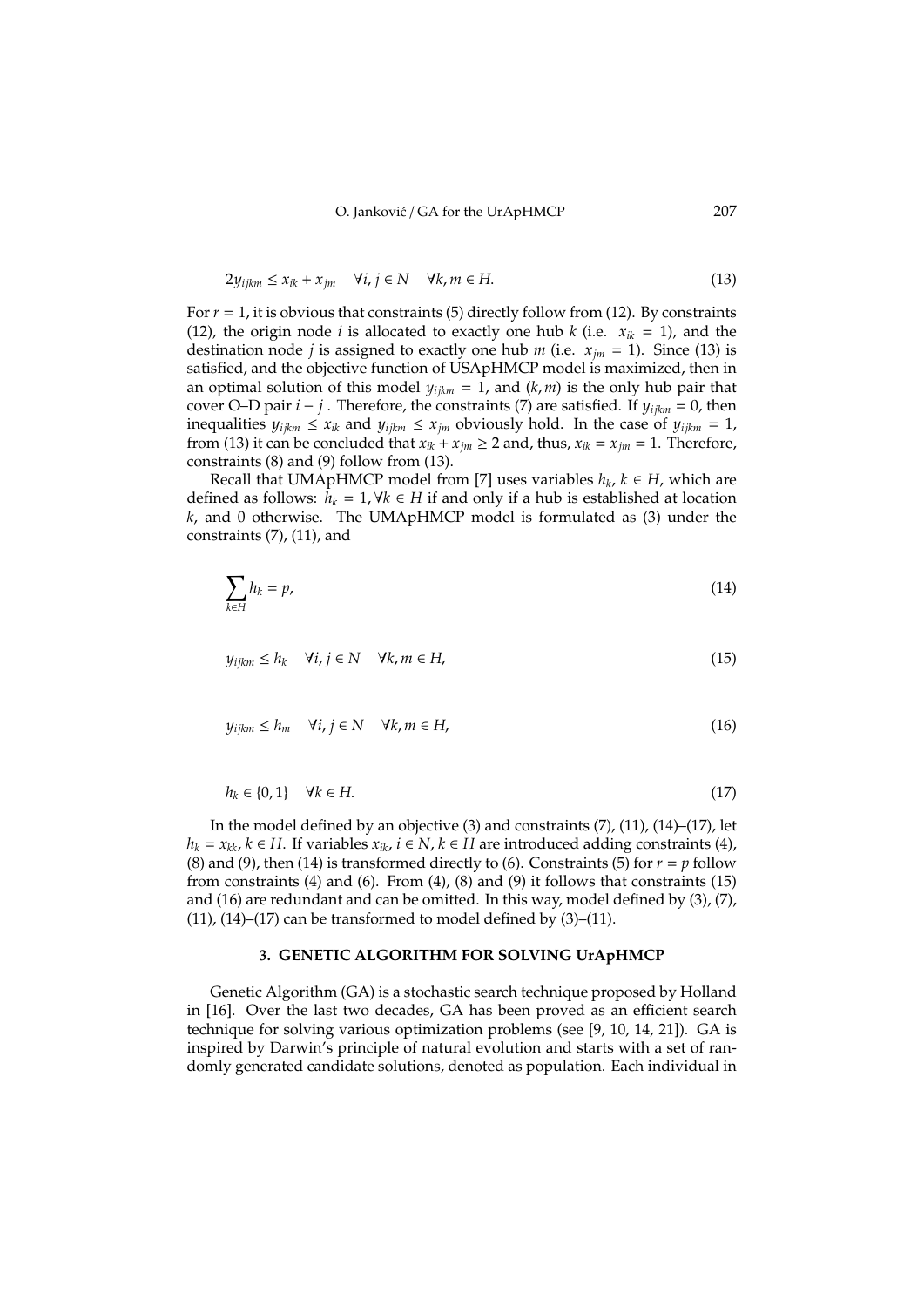208 O. Janković / GA for the UrApHMCP

the population corresponds to a candidate solution to the problem, and it is represented by a genetic code. Parts of a genetic code are denoted as genes. In each iteration (i.e. generation), the following processes are performed: i) Evaluation of individuals in the population is done by calculating the fitness function, which measures the quality of an individual; ii) Selecting promising individuals from the current population according to their fitness, which will take part in producing new generation; iii) Creating offspring individuals by combining genetic codes of selected parent individuals, which is done by crossover operator; iv) Slight modification of some randomly selected offspring individuals by mutation operator. The generated offspring individuals enter the next generation of individuals. These steps are repeated until certain stopping criterion is satisfied. Through GA generations, the (average) fitness of individuals is improved, and the best fitted individual corresponding to the best found GA solution is returned when the GA finishes its run.

The basic scheme of GA is represented in Algorithm 1. More details on GA and its variants can be found in [4, 5, 15].

| Algorithm 1: Basic scheme of GA |
|---------------------------------|
| Input Data();                   |
| Population Init();              |
| while not Finish() do           |
| Fitness Function();             |
| Selection();                    |
| Crossover();                    |
| Mutation();                     |
| end                             |
| Output Data();                  |

In the literature, there are examples of successful GA applications to various hub location problems, such as [1, 19, 20, 25, 26, 27], etc. These studies indicate that GA is a promising metaheuristic approach for solving hub location problems. This was a motivation to design a GA metaheuristic for solving the variant of hub covering problem considered in this study.

#### *3.1. Representation of individuals and fitness function calculation*

The proposed GA implementation uses a binary representation of individuals. A genetic code of an individual consists of *n* genes, each corresponding to one node of the network. Each gene takes the value of 1 if the corresponding node is chosen as a hub, and 0 otherwise.

The initial population consists of *Nind* = 150 randomly generated individuals. Each individual is created by randomly selected exactly *p* genes, taking value of 1, while the remaining genes are set to 0. After generating the initial population, the fitness value of each individual is calculated. In this GA implementation, the fitness value of the individual is equal to its objective function value, calculated as follows.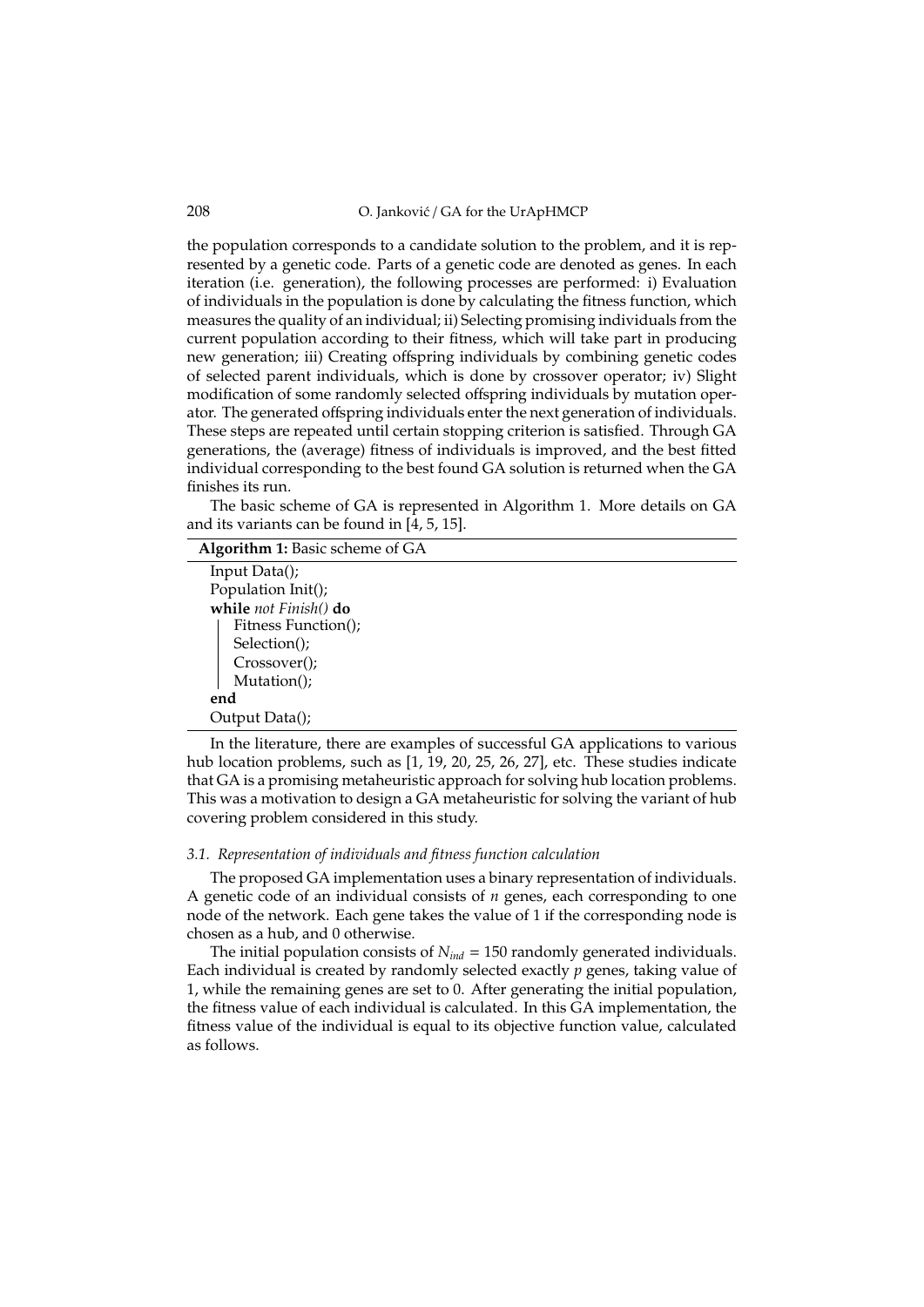Let *H* be the set of indices  $\{h_1, h_2, ..., h_p\}$  of *p* hub nodes, obtained from the genetic code of an individual. Each hub node is naturally assigned to itself, while for the remaining non-hub nodes, their adequate allocations to the chosen hubs have to be found. This is performed by the function *alloc*(*i*, *h*), proposed in [23], which is used to construct a greedy solution. This function reflects the influence of allocating non-hub node *i* to hub *h*, and it is calculated as follows:

$$
alloc(i, h) = \chi d_{ih} + \sum_{j \in N} \delta d_{hj}.
$$
\n(18)

The first term in  $\text{alloc}(i, h)$  represents the cost from origin node  $i \in N$  to hub *h* ∈ *H*, while the second term measures the cost associated with the arcs from hub *h* ∈ *H* to destination nodes. For each non hub node *i*, the values *alloc*(*i*, *h*), *h* =  $h_1, h_2, \ldots, h_n$  are computed. Each non hub node *i* is assigned to exactly *r* hubs with the best allocation values *alloc*(*i*, *h*), building a sequence of *r* hubs in a greedy way. Now, it is easy to find traffic routes for each O–D pair *i* − *j*, and to calculate the objective function value. The key point of the UrApHMCP is to maximize cases of  $c_{ij}^{km}$  within the coverage radius  $\beta_{ij}$ . Let *K* and *M* be sets of *r* hubs assigned to nodes *i* and *j*, respectively. Then, for each pair *i* − *j*, a promising solution can be obtained when hubs  $k \in K$  and  $m \in M$ , through which the traffic is routed from *i* to *j*, are chosen such that the cost  $c_{ij}^{km} = \chi d_{ik} + \alpha d_{km} + \delta d_{mj}$  is minimized. The procedure considers all possible paths of type  $i \rightarrow k \rightarrow m \rightarrow j$  and binary variable *yijkm* is equal to 1 if there is traffic that is routed from origin node *i* to hub *k*, then from hub *k* to hub *m*, and finally, from *m* to the destination node *j*. Naturally, some of the nodes *i*, *j*, *k*, and *m* may coincide. Also, even if sets *K* and *M* have a common hub, the traffic from *i* to *j* is not necessarily routed through that hub. The straightforward calculation of all O–D shortest path pairs requires  $O(n^2r^2)$  operations. In the case of  $r = p$ , the calculation of all shortest paths may be performed in  $O(n^2r)$  operations using a modification of the Floyd-Warshall shortest path algorithm. The fitness value is then simply evaluated by summing up the demands over covered paths. The individual is considered as *correct* if there are no unused hubs, i.e., the ones with no non-hub nodes assigned. If this is not the case, the individual is considered *incorrect*, and its fitness value is set to 0.

*Example 1.* The left hand side of Figure 1 shows a network with *n* = 5 nodes denoted as  $1, 2, 3, 4, 5$  with the following coordinates in the plane:  $(0,0)$ ,  $(2,0)$ ,  $(4,1)$ , (1,3), and (0,2). The corresponding distance matrix is

$$
D = \begin{pmatrix} 0 & 2 & \sqrt{17} & \sqrt{10} & 2 \\ 2 & 0 & \sqrt{5} & \sqrt{10} & 2\sqrt{2} \\ \sqrt{17} & \sqrt{5} & 0 & \sqrt{13} & \sqrt{17} \\ \sqrt{10} & \sqrt{10} & \sqrt{13} & 0 & \sqrt{2} \\ 2 & 2\sqrt{2} & \sqrt{17} & \sqrt{2} & 0 \end{pmatrix},
$$
(19)

where  $D_{ij}$  is a distance between each pair of nodes *i*,  $j \in \{1, 2, 3, 4, 5\}$ . Let the flow of demand between each pair of nodes  $i, j \in \{1, 2, 3, 4, 5\}$  be equal to 2. The optimal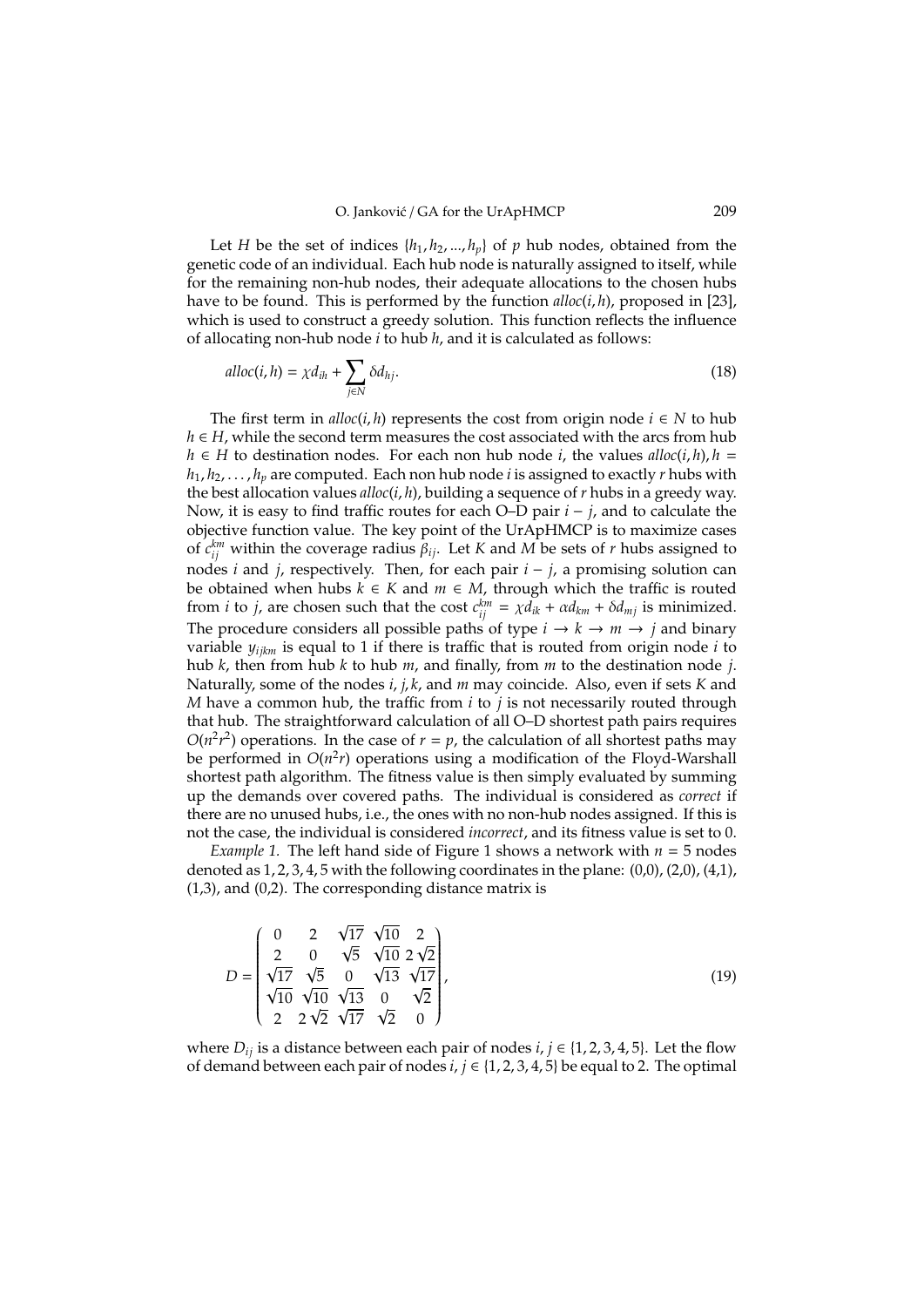

Figure 1: Hub network with  $n = 5$ ,  $p = 3$ ,  $r = 2$ ,  $\alpha = 0.25$ 

solution of the UrApHMCP that is obtained for  $p = 3$ ,  $r = 2$ ,  $\alpha = 0.25$ ,  $\chi = \delta = 1$ and  $\beta = 2$  is presented to the right hand side of Figure 1. Hubs are located at nodes **1**, **3** and **5**, while non-hub nodes 2 and 4 are assigned to their closest established hubs. As it can be seen from the right hand side of Figure 1, non-hub node 2 is allocated to hubs 1 and 3, while non-hub node 4 is allocated to hubs 5 and 1. This optimal solution is encoded as 10101. After the locations of hubs are chosen and each node is assigned to *r* hubs, previously described procedure is applied to find traffic routes for each pair *i* − *j* and to calculate the objective function value. Namely, the transportation costs obtained as the shortest paths between each pair of nodes are: '**1** − **1**' 0, '**1** − 2' 2, '**1** − 3' 0.25 ·  $\sqrt{17}$  = 1.03, '**1** − **5** − 4'  $0.25 \cdot 2 + \sqrt{2} = 1.91$ ,  $\angle 1 - 5'$   $0.25 \cdot 2 = 0.5$ ,  $\angle 2 - 1'$   $2$ ,  $\angle 2 - 1 - 2'$   $2 + 2 = 4$ ,  $\angle 2 - 3'$  $\overline{5}$ ,  $\overline{2}$  - **1** − **5** − 4' 2 + 0.25 · 2 +  $\sqrt{2}$  = 3.91,  $\overline{2}$  - **1** − **5**' 2 + 0.25 · 2 = 2.5,  $\overline{3}$  - **1**'  $0.25 \cdot$ √  $\frac{1}{17}$  = 1.03, '3 − 2'  $\sqrt{ }$  $\overline{5}$ , '**3** − **3**' 0, '**3** − **5** − 4' 0.25 · √  $17 +$  $\overline{2}$  $\sqrt{17}$  = 1.03, '**3** – 2'  $\sqrt{5}$ , '**3** – **3**' 0, '**3** – **5** – 4' 0.25 ·  $\sqrt{17}$  +  $\sqrt{2}$  = 2.44, '**3** – **5**' 0.25 ·  $\sqrt{17} = 1.03, 4 - 5 - 1$   $\sqrt{2} + 0.25$  · 2 = 1.91,  $4 - 5 - 1 - 2$   $\sqrt{2} + 0.25$  · 2 + 2 = 3.91,  $\sqrt{4} - 5 - 3'$   $\sqrt{2} + 0.25 \cdot \sqrt{17} = 2.44$ ,  $\sqrt{4} - 5 - 4'$   $\sqrt{2} + \sqrt{2} = 2.82$ ,  $\sqrt{4} - 5'$   $\sqrt{2}$ ,  $\sqrt{5} - 1'$  $0.25 \cdot 2 = 0.5$ ,  $5 - 1 - 2'$ ,  $0.25 \cdot 2 + 2 = 2.5$ ,  $5 - 3'$ ,  $0.25 \cdot \sqrt{17} = 1.03$ ,  $5 - 4'$ ,  $\sqrt{2}$ ,  $5 - 5'$ , 0. According to the binary coverage criterion, it may be concluded that 15 paths are considered as covered. The objective function value is then simply evaluated by summing up the demands over covered paths. Since the flow of demand between each pair of nodes is equal to 2, the objective function value that corresponds to the optimal solution is 30.

#### *3.2. Genetic operators*

The proposed GA uses elitist strategy (see e.g. [20, 25, 26]). In order to ensure elitism, in each iteration, 30% of best fitted solutions from the current population is directly copied to the next population (*Nel* = 45). These individuals are denoted as elite ones, and their role is to preserve high-quality genetic material in the population. The rest of the next population is generated by applying GA operators: selection, crossover, and mutation.

The *selection* operator chooses the individuals that will produce offspring in the next generation, according to their fitness. Low fitness-valued individuals have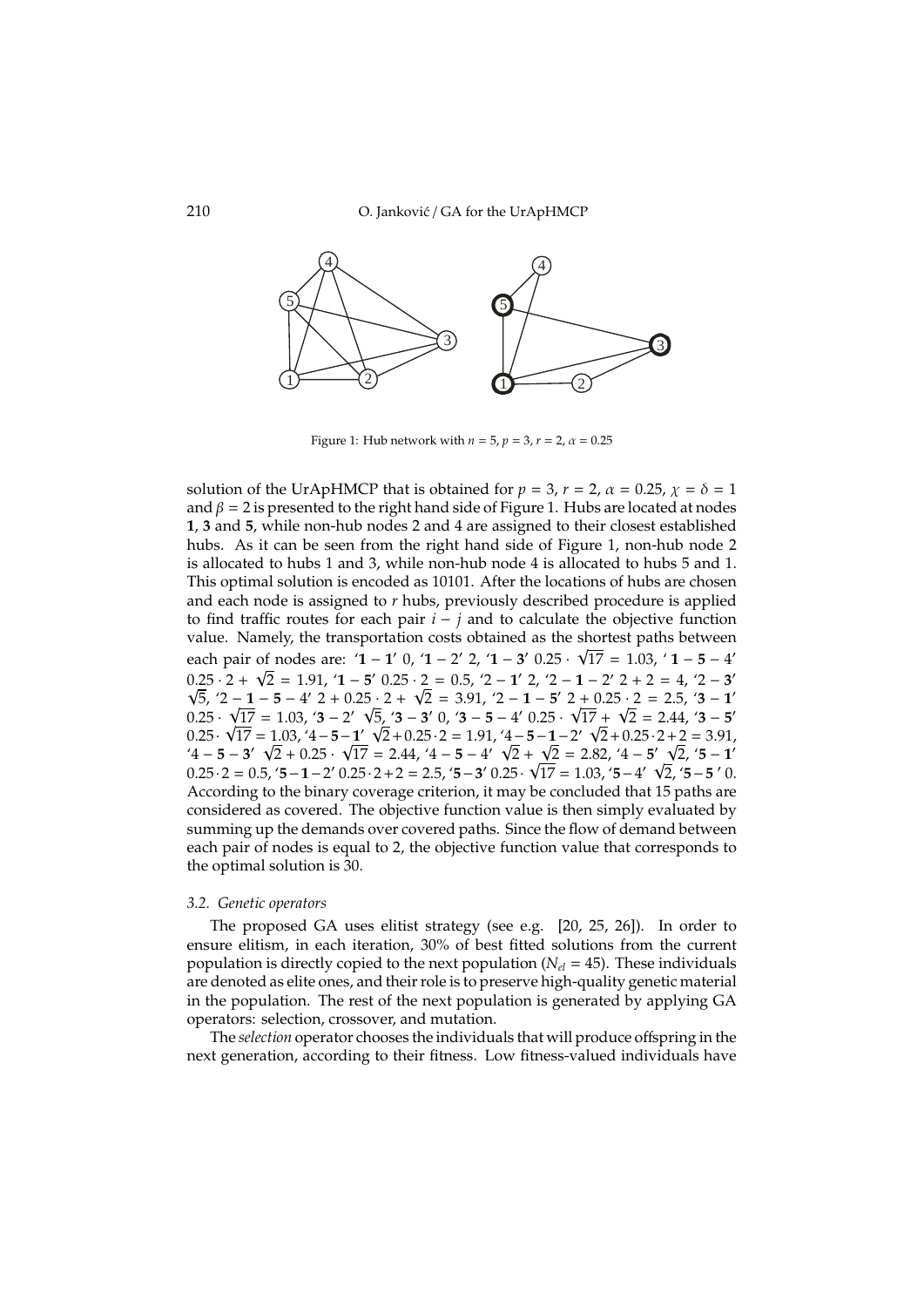a lower chance of being selected than the ones with higher fitness values. The proposed GA uses fine-grained tournament selection (FGTS), an improvement of standard tournament selection [13]. This operator uses a real parameter *Ftour*, which denotes the desired average tournament size. The first type of tournaments is held  $k_1$  times and its size is  $[F_{tour}] + 1$ , while the second type is realized  $k_2$ times with [*Ftour*] individuals participating. Numerical experiments performed for different hub location problems indicate that FGTS gives the best results for *Ftour* = 5.4 (see [19, 25, 26]). In the proposed GA implementation, FGTS operator is applied to  $N_{nonel} = 105$  non-elitist individuals, tournaments are held  $k_1 = 63$ and  $k_2 = 42$  times with sizes 5 and 6, respectively. In practice, the running time for the FGTS operator is *O*(*Nnonel* ∗ *Ftour*).

A *crossover* operator uses all non-elitist individuals to produce offspring for the next generation. The standard one-point crossover appears to be ineffective, and not appropriate for the applied representation scheme because the number of hubs in offspring individuals may be different from *p*. The implemented modified crossover operator randomly selects a pair of parent-individuals and produces one offspring individual, such that the set od established hubs in the offspring is obtained as the union of hubs in the parent individuals. Obviously, the offspring individual may have more than *p* hubs. In order to correct the obtained offspring, it is necessary to set some bits to 0, i.e., to close some hubs. Therefore, a new matrix *E* with *n* rows and *q* columns is constructed, where *q* is the number of hubs of the offspring. Each entry  $E(i, j)$  represents the closeness of hub  $h_j$  to node  $i$ , which is estimated as in [23]:

$$
E(i, j) = \chi d_{ij}.\tag{20}
$$

The reason for using (20) is the fact that as the value of *E*(*i*, *j*) is smaller, it is more convenient to send traffic from the node *i* via node *j*. By using matrix *E*, hubs are removed iteratively by the following procedure. Let *m*(*E*) denote the sum of minima computed for each row of matrix *E*, i.e.,

$$
m(E) = \sum_{i=1}^{n} \min_{j \in \{1, 2 \dots q\}} E(i, j),
$$
 (21)

and let  $E_i$  denote the matrix obtained from  $E$  by deleting the column  $i$ . Since the removal of the hub  $h_j$  corresponds to the deletion of the  $j$ -th column of the matrix  $E$ , the hub  $h_i$  to be removed is chosen as the one that corresponds to the *j*-th column so that the difference between  $m(E_i)$  and  $m(E)$  is the least possible. After deleting hub *h<sup>j</sup>* , matrix *E* is replaced by matrix *E<sup>j</sup>* . The described process is repeated until the number of hubs in the offspring becomes *p*.

Each produced offspring is subject to a *mutation* operator. Mutation is a process that reverses the structure of an individual and serves as a policy that helps in preventing the GA from being trapped in local optima. The simple mutation operator is implemented in the proposed GA. It is performed by changing the bit value at each bit position with the mutation rate *pmut*, which is set to 0.03. After the mutation of an offspring, it is possible that the number of hub becomes greater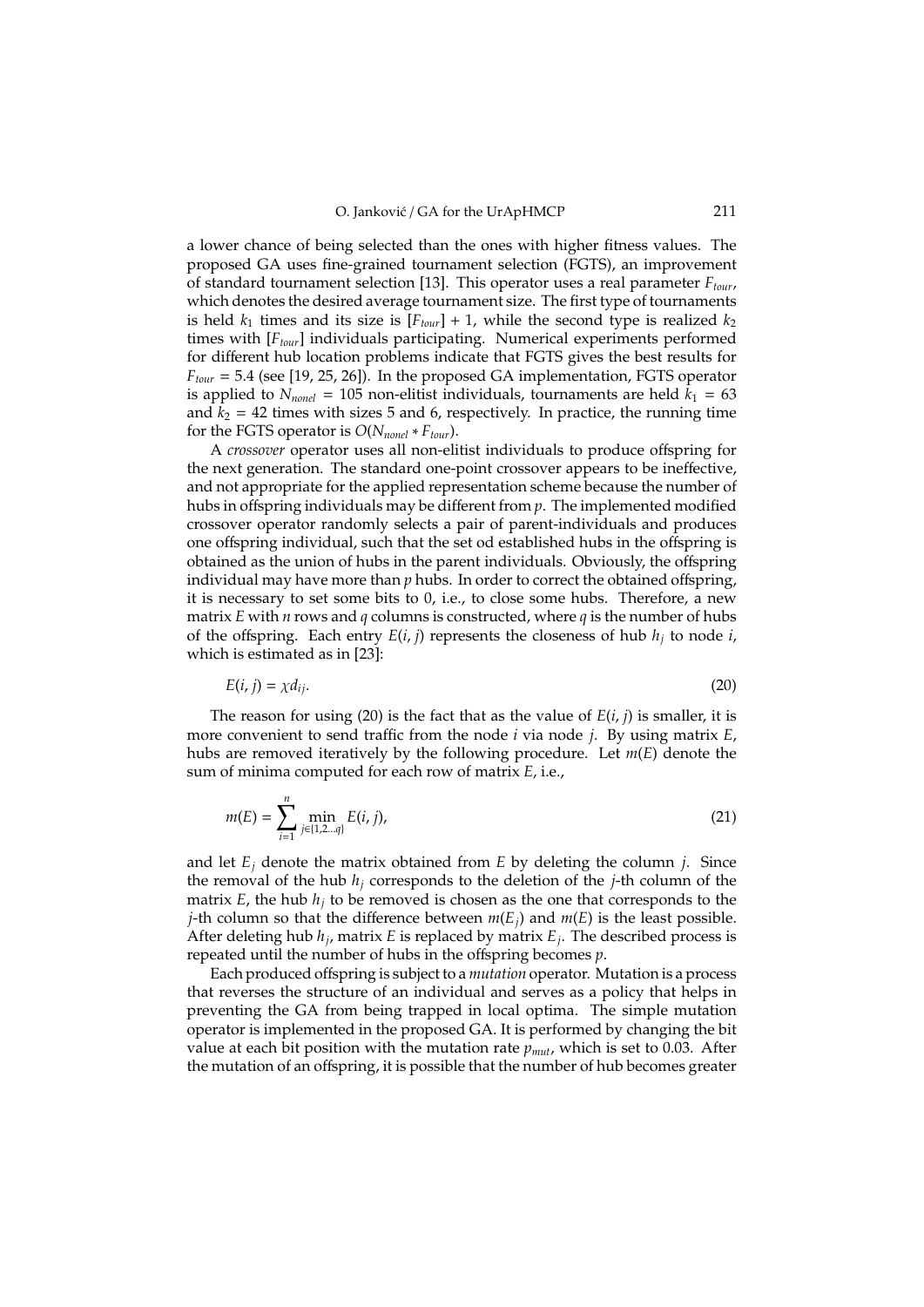212 O. Janković / GA for the UrApHMCP

or less than *p*. In these cases, the offspring is corrected by adding or removing the necessary number of hubs. Hubs to be added or deleted are chosen randomly.

The proposed GA uses the combination of two stopping criteria: the maximal number of GA iterations without improvement ( $max_1 = 300$ ), and the maximal number of performed iterations ( $max_2$  = 1000). When at least one of these stopping criteria is met, the proposed GA finishes its work. The structure of the proposed GA for the UrApHMCP is presented in Algorithm 2.

### **4. COMPUTATIONAL RESULTS**

In this section, the computational results of the GA method are presented. The proposed GA method is coded in C++ and all the tests are executed on an Intel Core I7 with 3.0 GHz CPU and 8GB of RAM. The performance of GA method is tested on the standard CAB and AP benchmark instances that are used for various hub location problems. A short description of data sets used in these computational experiments is given in Table 1.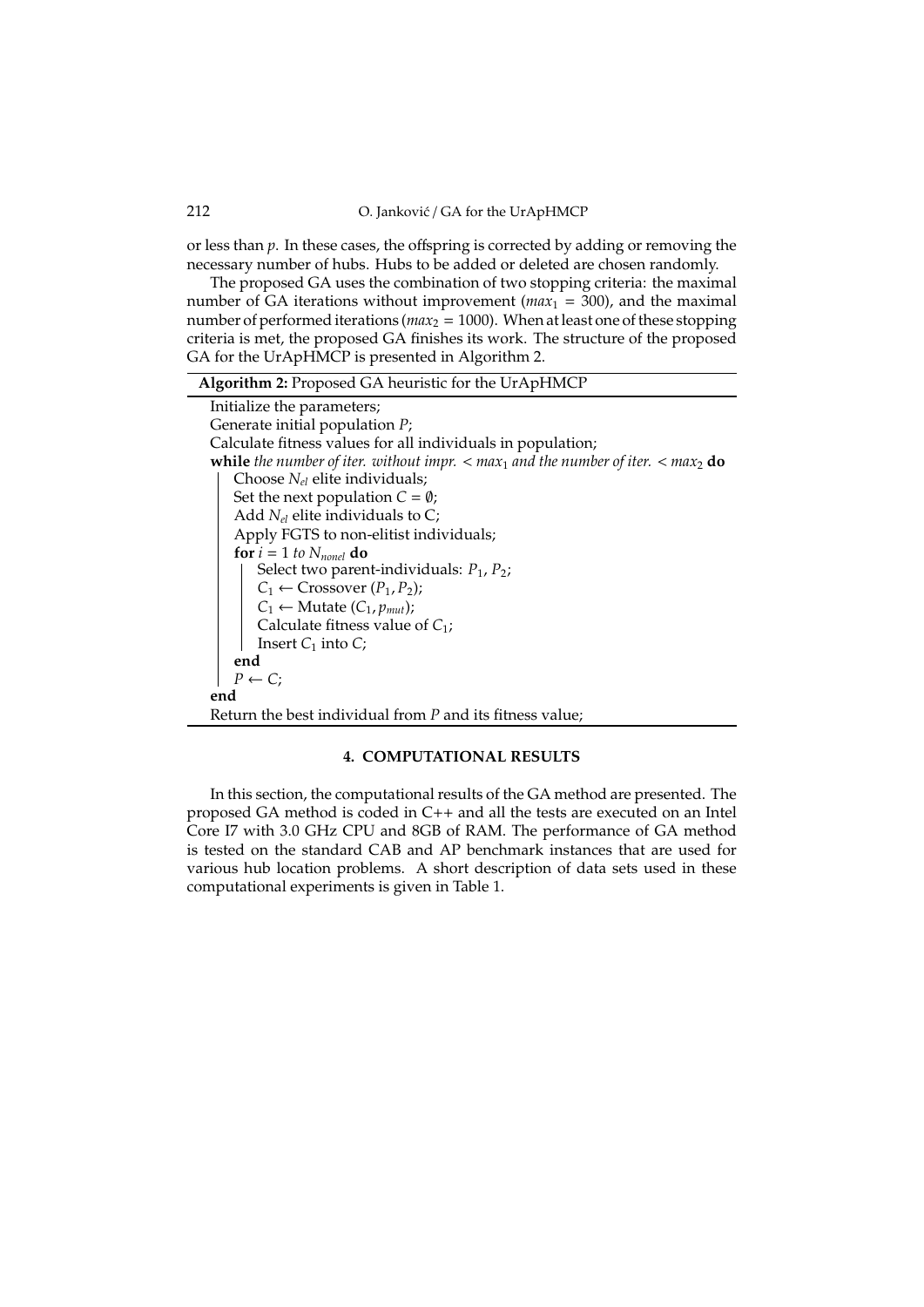| Name <sup>1</sup> | Dimension           | Description<br>$\alpha$ |                                          |  |  |
|-------------------|---------------------|-------------------------|------------------------------------------|--|--|
|                   |                     |                         | Introduced in [22];                      |  |  |
| CAB               | $10 \leq n \leq 25$ | ranges from             | Based on airline passenger flow between  |  |  |
|                   |                     | $0.2$ to $1.0\,$        | 25 cities in the United States.          |  |  |
|                   |                     |                         | Introduced in [12];                      |  |  |
|                   |                     |                         | Derived from data from Australian Post;  |  |  |
| AP                | $10 \le n \le 200$  | 0.75                    | Involve up to 200 nodes corresponding to |  |  |
|                   |                     |                         | postal districts in Australia.           |  |  |

Table 1: Data sets used in this computational experiments

For all considered hub instances, the collection and distribution cost parameters,  $\chi$  and  $\delta$ , are set to 1. For CAB data set, parameter  $\alpha$  ranges from 0.2 to 1.0, while for AP data set,  $\alpha$  is set to 0.75.

The parameter  $a_{ij}^{km}$  for the binary coverage is defined as in [24]:

*a*

$$
a_{ij}^{km} = \begin{cases} 1, & \text{if } c_{ij}^{km} \le 0.75\beta, \ \forall i, j \in \mathbb{N}, \ \forall k, m \in \mathbb{H} \\ 0, & \text{otherwise.} \end{cases}
$$
 (22)

For CAB instances, the values of the parameter  $\beta$  are taken from [24], while for the other instances, the parameter  $\beta$  is set to be equal to the corresponding solution value for the Uncapacitated Multiple Allocation *p*-hub Center Problem (UMApHCP) given in [6]. For each considered instance, the value of  $\beta$  used in this paper represents the upper limit on the objective value of the UMApHCP with the same number of hubs *p*.

The quality of results obtained by the proposed GA heuristic is assessed by comparing them with the results obtained solving the ILP formulation (3) - (11) by a commercial CPLEX 12.6 MIP solver. In order to provide a fair comparison, the CPLEX was run on the same platform as GA. The maximum CPU time allowed for the CPLEX solver was set to 1 h (3600 s) on each test instance.

Since GA is a stochastic search method, it was run several times on each test instance. On each tested CAB and AP instance, the proposed GA was run 10 times.

Tables 2 – 3 provide results of the GA approach for small-size problem instances  $(n = 25, 40)$ , while Tables  $4 - 5$  contain results obtained on medium and large size instances (*n* = 50, 100, 200).

In the first three columns of Tables 2 – 3, the number of nodes (*n*) and hubs to be located (*p*) are given, as well as the values of parameters *r* and α. The next two columns contain the optimal solutions (*Opt.sol*) obtained by the CPLEX or lower bounds, marked with superscripts <sup>∗</sup> , in cases when the CPLEX solver was unable to find an optimal solution within the imposed time limit of 1h and the corresponding running time (*t*(*s*)) in seconds. In the following two columns, the best GA solution (*Best sol*), and average total GA running time in seconds (*ttot*) are given. Column 1*en*.*av*1 contains the average number of GA generations. The solution quality in all 10 executions is evaluated as a percentage gap  $a gap = \frac{1}{10} \sum_{i=1}^{10} gap_i$ , where  $gap_i$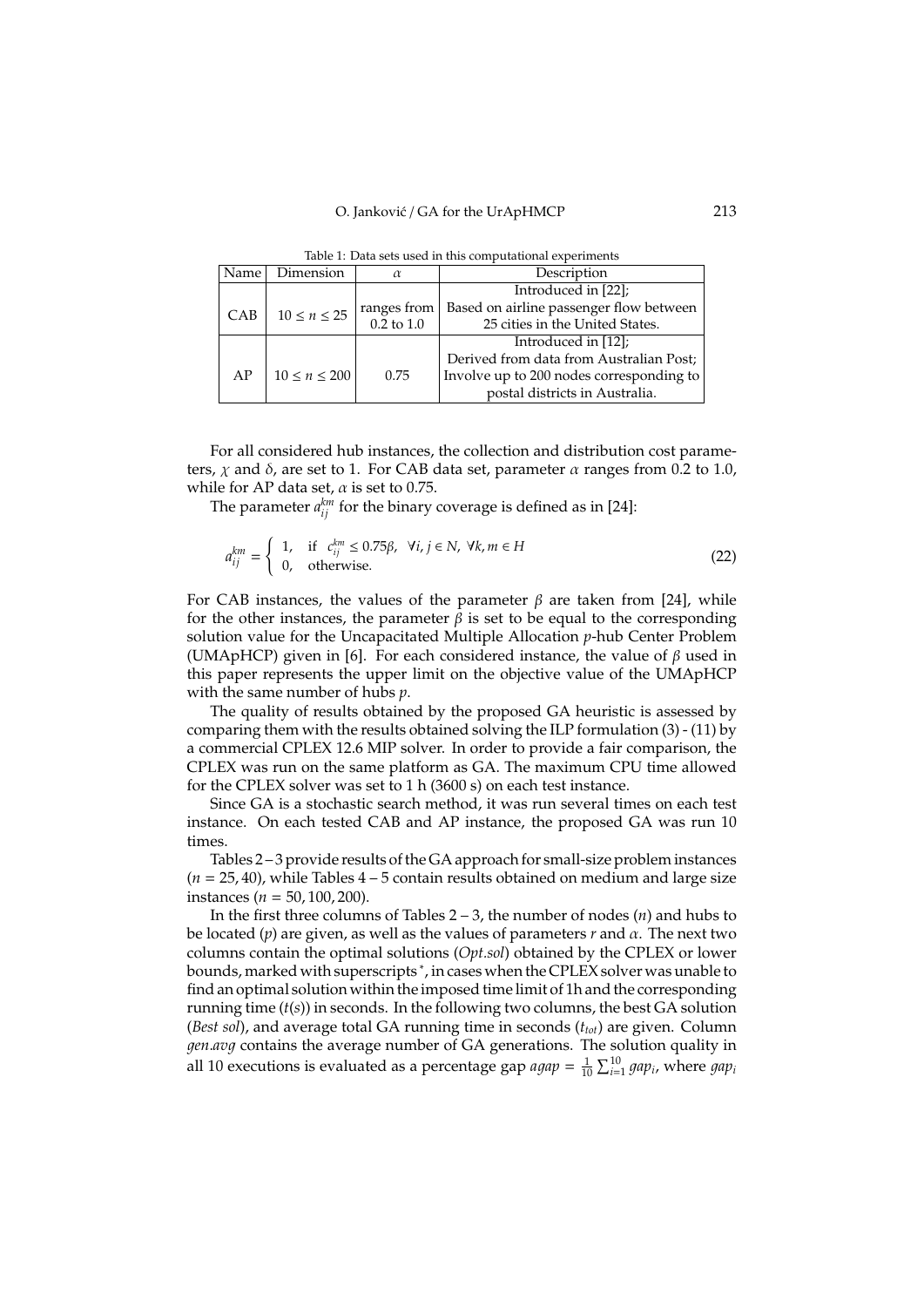is evaluated as percentage deviation from the optimal solution *Opt*.*sol*, or the best solution obtained by GA, in cases where no optimal solution is known. Standard deviation  $\sigma$  of the average gap is presented in the last column.

From the results presented in Table 2, it can be seen that CPLEX failed to provide optimal solution for 3 out of 24 CAB instances. On these 3 instances (CAB25.4 for  $r = 2$ ,  $\alpha = 0.4$ , CAB25.5 for  $r = 2$ ,  $\alpha = 0.6$ , CAB25.4 for  $r = 2$ ,  $\alpha$  = 0.8), CPLEX provided feasible solutions within 1h of CPU time. On the other hand, the proposed GA quickly reaches all known optimal solutions and improves lower bounds provided by CPLEX on three instances unsolved to optimality. The average CPLEX running time on instances that are solved to optimality is 1606.21 seconds, while the corresponding average GA running time is 0.21 seconds. On CAB instances with no optimal solution known, the proposed GA provided a solution within 0.12 seconds (on average).

The GA results on AP instances with  $n = 25$  nodes (AP25), and AP instances with  $n = 40$  nodes (AP40) are presented in Table 3. On these instances, CPLEX failed to provide optimal solution for 4 out of 6 instances from the group AP25, and for all AP40 instances that were tested. For AP25 instances, GA reached all optimal solutions and improved lower bounds provided by CPLEX on instances unsolved to optimality. The average CPLEX running time on instances that are solved to optimality is 1611.4 seconds, while the corresponding GA running time is 0.19 seconds, on average. On AP40 instances GA provided better solutions than lower bounds obtained by CPLEX, and the total GA running time on this data set was 0.85 seconds on average.

Medium and large size AP instances with  $n = 50$ , 100, 200 nodes remained out of reach of CPLEX when solving the considered problem. Not even a feasible solution was obtained within 1 h of running time, due to memory limits. Therefore, Tables 4 – 5 contain only the results obtained by the proposed GA. As it can be seen, the GA was able to provide the best solutions in an efficient manner. On average, for tested AP instances with  $n = 50$  nodes (AP50), GA obtained solution in 20.26 seconds, while for large size AP instances with  $n = 100, 200$  nodes, the GA running time was 70.36 seconds on average. On all instances that were solved by GA, small values of average gap and  $\sigma$  indicate the reliability of the proposed GA approach.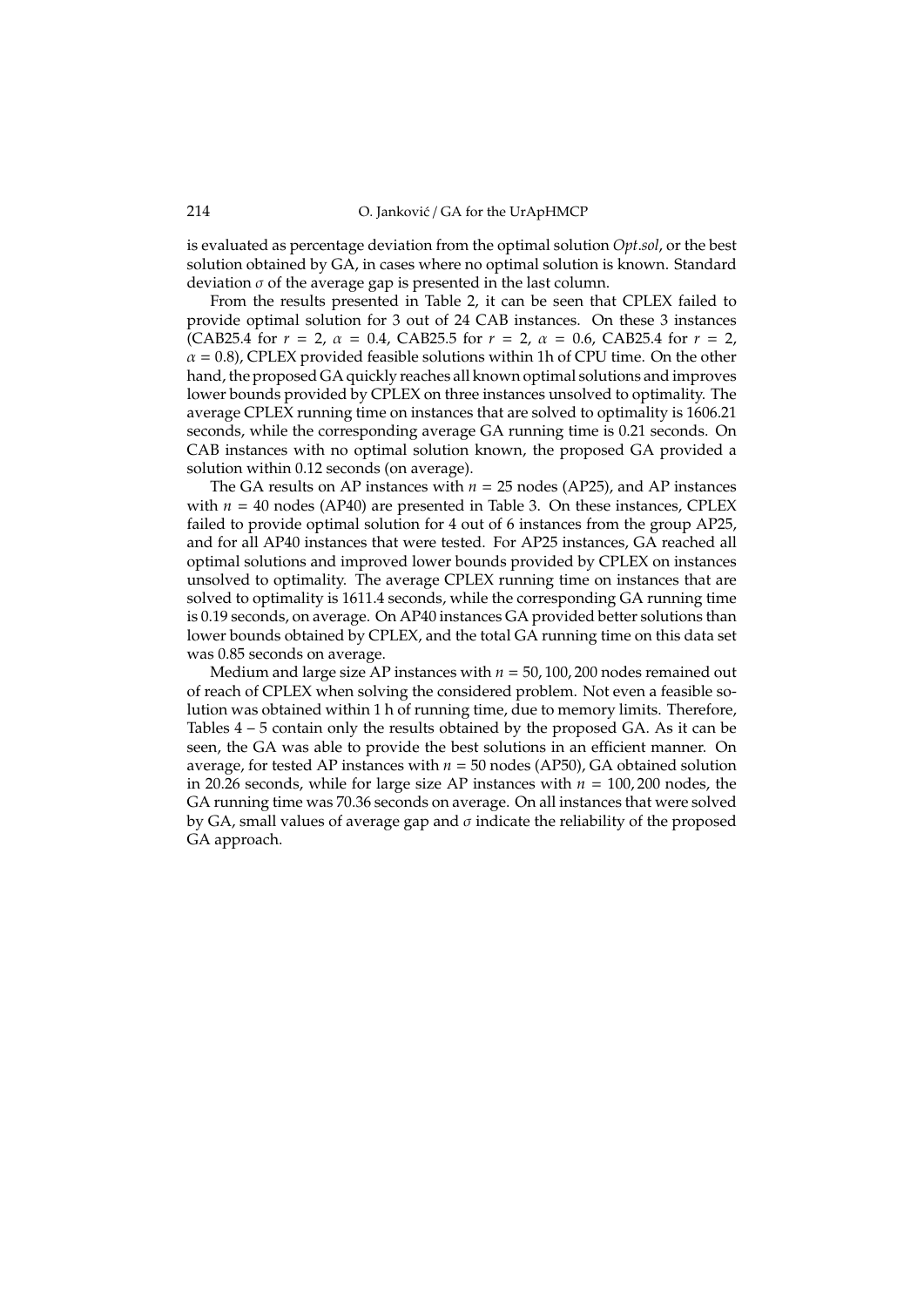Table 2: Comparison of CPLEX and GA solutions obtained on CAB data set

|          |                |          | <b>CPLEX</b>  |         | GA              |              |         |            |                         |
|----------|----------------|----------|---------------|---------|-----------------|--------------|---------|------------|-------------------------|
| n.p      | r              | $\alpha$ | $Opt.sol(\%)$ | t(s)    | Best sol $(\%)$ | $t_{tot}(s)$ | gen.avq | $agap(\%)$ | $\sigma$ <sup>(%)</sup> |
| 25.3     | $\overline{2}$ | 0.2      | 96.58         | 1805.86 | 96.58           | 0.08         | 303.10  | 0.00       | 0.00                    |
| 25.4     | $\overline{2}$ | 0.2      | 95.71         | 1541.47 | 95.71           | 0.13         | 330.20  | 0.00       | 0.00                    |
| 25.4     | 3              | 0.2      | 95.71         | 2100.11 | 95.71           | 0.16         | 331.50  | 0.00       | 0.00                    |
| 25.5     | $\overline{2}$ | 0.2      | 92.70         | 2087.15 | 92.70           | 0.18         | 420.20  | 0.00       | 0.00                    |
| 25.5     | 3              | 0.2      | 92.70         | 2849.29 | 92.70           | 0.25         | 385.20  | 0.00       | 0.00                    |
| 25.5     | $\overline{4}$ | 0.2      | 92.70         | 2431.20 | 92.70           | 0.31         | 409.20  | 0.00       | 0.00                    |
| 25.3     | $\overline{2}$ | 0.4      | 96.24         | 2305.22 | 96.24           | 0.76         | 300.80  | 0.00       | 0.00                    |
| 25.4     | $\overline{2}$ | 0.4      | 93.80*        | 3600.09 | 95.01           | 0.10         | 302.70  | 0.00       | 0.00                    |
| 25.4     | 3              | 0.4      | 95.01         | 2049.70 | 95.01           | 0.14         | 303.50  | 0.00       | 0.00                    |
| 25.5     | 2              | 0.4      | 91.45         | 1267.85 | 91.45           | 0.15         | 340.60  | 0.25       | 0.25                    |
| 25.5     | 3              | 0.4      | 91.84         | 1105.92 | 91.84           | 0.25         | 367.50  | 0.00       | 0.00                    |
| 25.5     | $\overline{4}$ | 0.4      | 91.84         | 1110.36 | 91.84           | 0.28         | 351.50  | 0.00       | 0.00                    |
| 25.3     | $\overline{2}$ | 0.6      | 93.17         | 354.23  | 93.17           | 0.08         | 300.70  | 0.00       | 0.00                    |
| 25.4     | $\overline{2}$ | 0.6      | 93.62         | 1055.33 | 93.62           | 0.11         | 318.80  | 0.00       | 0.00                    |
| 25.4     | 3              | 0.6      | 93.63         | 831.95  | 93.63           | 0.13         | 320.50  | 0.01       | 0.01                    |
| 25.5     | $\overline{2}$ | 0.6      | $90.00*$      | 3600.05 | 90.12           | 0.14         | 314.10  | 0.00       | 0.00                    |
| 25.5     | 3              | 0.6      | 90.19         | 2727.55 | 90.19           | 0.23         | 342.30  | 0.05       | 0.04                    |
| 25.5     | $\overline{4}$ | 0.6      | 90.19         | 3531.83 | 90.19           | 0.26         | 353.50  | 0.00       | 0.00                    |
| 25.3     | $\overline{2}$ | 0.8      | 90.08         | 682.41  | 90.08           | 0.08         | 303.30  | 0.00       | 0.00                    |
| 25.4     | $\overline{2}$ | 0.8      | 89.02*        | 3600.07 | 89.60           | 0.11         | 311.00  | 0.00       | 0.00                    |
| 25.4     | 3              | 0.8      | 89.61         | 1829.71 | 89.61           | 0.15         | 322.20  | 0.00       | 0.01                    |
| 25.5     | $\overline{2}$ | 0.8      | 89.03         | 728.15  | 89.03           | 0.16         | 329.00  | 0.29       | 0.28                    |
| 25.5     | 3              | 0.8      | 89.05         | 605.09  | 89.05           | 0.24         | 350.90  | 0.00       | 0.00                    |
| 25.5     | $\overline{4}$ | 0.8      | 89.05         | 730.11  | 89.05           | 0.27         | 345.30  | 0.00       | 0.00                    |
| Average: |                |          | 92.20         | 1855.45 | 92.22           | 0.20         | 335.73  | 0.03       | 0.02                    |

Table 3: Comparison of CPLEX and GA solutions obtained on AP25 and AP40 data set

|          |               |          | <b>CPLEX</b>  |         | GA              |              |         |            |                          |
|----------|---------------|----------|---------------|---------|-----------------|--------------|---------|------------|--------------------------|
| n.p      | r             | $\alpha$ | $Opt.sol(\%)$ | t(s)    | Best sol $(\%)$ | $t_{tot}(s)$ | gen.avg | $agap(\%)$ | $\sigma$ <sup>(%</sup> ) |
| 25.3     | $\mathcal{P}$ | 0.75     | 95.13         | 765.58  | 95.13           | 0.08         | 302.00  | 0.15       | 0.15                     |
| 25.4     | 2             | 0.75     | 96.94*        | 3000.50 | 96.94           | 0.12         | 306.50  | 0.00       | 0.00                     |
| 25.4     | 3             | 0.75     | 97.16         | 1068.12 | 97.16           | 0.16         | 305.50  | 0.05       | 0.05                     |
| 25.5     | 2             | 0.75     | 97.47*        | 3600.07 | 97.87           | 0.17         | 338.50  | 0.00       | 0.00                     |
| 25.5     | 3             | 0.75     | 98.03*        | 3600.10 | 98.03           | 0.28         | 394.10  | 0.00       | 0.00                     |
| 25.5     | 4             | 0.75     | 98.06*        | 3600.09 | 98.06           | 0.35         | 389.80  | 0.12       | 0.20                     |
| 40.3     | 2             | 0.75     | 84.25*        | 3600.36 | 97.77           | 0.22         | 309.10  | 0.00       | 0.00                     |
| 40.4     | 2             | 0.75     | $26.92*$      | 3600.35 | 96.85           | 0.42         | 356.00  | 0.03       | 0.04                     |
| 40.4     | 3             | 0.75     | 28.64*        | 3600.36 | 97.22           | 0.70         | 392.60  | 0.00       | 0.00                     |
| 40.5     | 2             | 0.75     | $38.30*$      | 3600.36 | 97.04           | 0.60         | 376.60  | 0.00       | 0.00                     |
| 40.5     | 3             | 0.75     | $38.05*$      | 3600.45 | 97.25           | 1.31         | 483.70  | 0.16       | 0.09                     |
| 40.5     | 4             | 0.75     | $36.04*$      | 3600.35 | 97.44           | 1.84         | 516.90  | 0.10       | 0.05                     |
| Average: |               |          | 69.58         | 3103.06 | 97.23           | 0.52         | 372.61  | 0.05       | 0.05                     |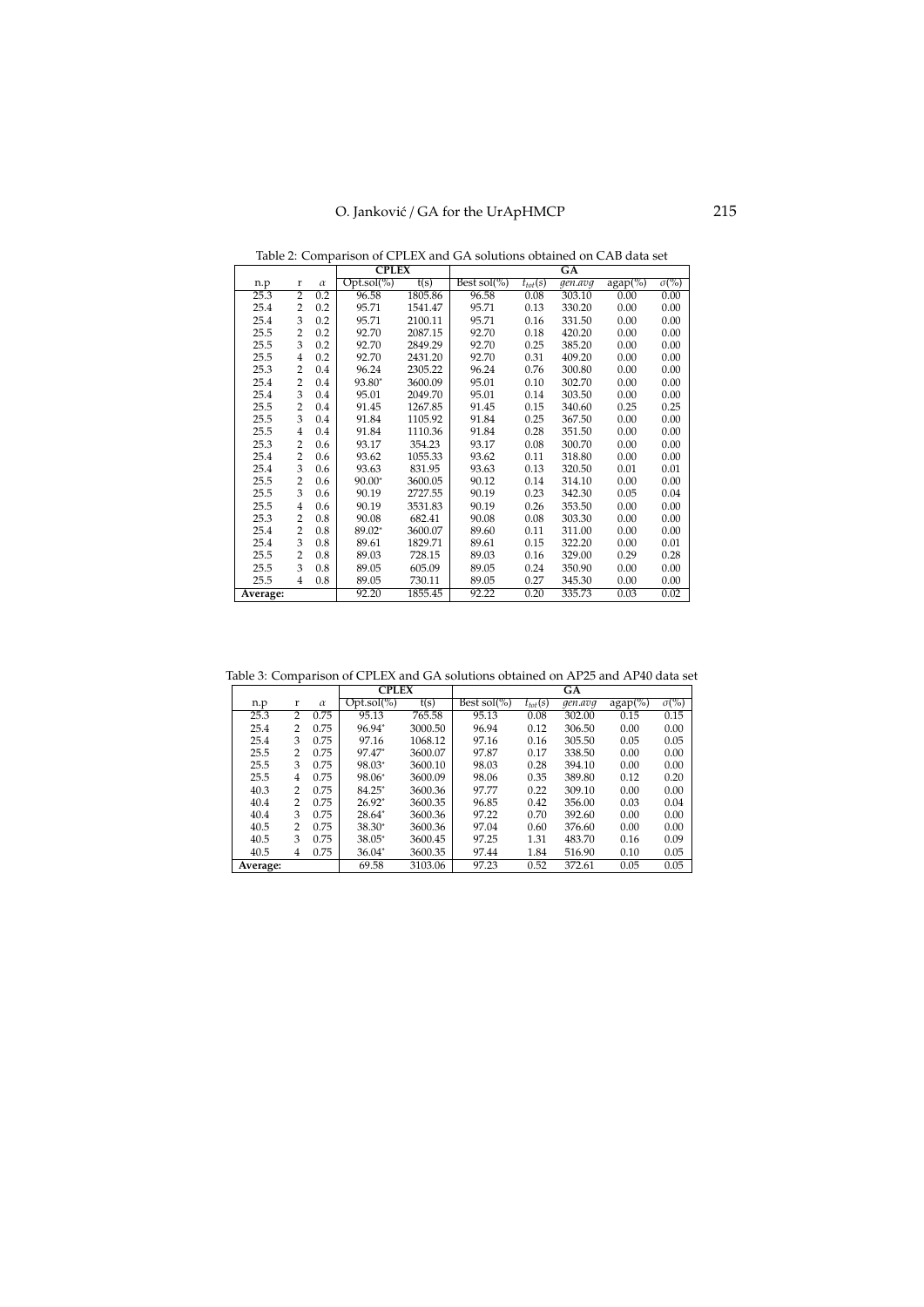|          |                |          |                 |              | GА      |            |                         |
|----------|----------------|----------|-----------------|--------------|---------|------------|-------------------------|
| n.p      | r              | $\alpha$ | Best sol $(\%)$ | $t_{tot}(s)$ | gen.avg | $agap(\%)$ | $\sigma$ <sup>(%)</sup> |
| 50.3     | $\overline{2}$ | 0.75     | 97.86           | 0.44         | 333.60  | 0.14       | 0.05                    |
| 50.4     | 2              | 0.75     | 97.53           | 0.80         | 333.90  | 0.07       | 0.07                    |
| 50.4     | 3              | 0.75     | 98.05           | 1.56         | 446.00  | 0.02       | 0.01                    |
| 50.5     | 2              | 0.75     | 97.66           | 1.40         | 514.50  | 0.06       | 0.02                    |
| 50.5     | 3              | 0.75     | 97.89           | 2.87         | 528.70  | 0.06       | 0.05                    |
| 50.5     | 4              | 0.75     | 97.90           | 5.32         | 488.50  | 0.03       | 0.04                    |
| 50.10    | 2              | 0.75     | 99.20           | 3.60         | 740.10  | 0.02       | 0.03                    |
| 50.10    | 3              | 0.75     | 99.27           | 9.73         | 802.20  | 0.04       | 0.04                    |
| 50.10    | 4              | 0.75     | 99.29           | 18.76        | 778.80  | 0.02       | 0.01                    |
| 50.10    | 5              | 0.75     | 99.32           | 30.47        | 787.70  | 0.03       | 0.02                    |
| 50.10    | 6              | 0.75     | 91.11           | 43.41        | 773.80  | 0.04       | 0.02                    |
| 50.10    | 7              | 0.75     | 91.08           | 80.06        | 831.70  | 0.02       | 0.01                    |
| 50.10    | 8              | 0.75     | 99.35           | 64.92        | 809.80  | 0.02       | 0.02                    |
| Average: |                |          | 97.35           | 20.26        | 628.41  | 0.05       | 0.03                    |

Table 4: GA results obtained for UrApHMCP on AP50 data set

Table 5: GA results obtained for UrApHMCP on large size AP instances

|          |   |          | GА              |              |         |            |                          |  |
|----------|---|----------|-----------------|--------------|---------|------------|--------------------------|--|
| n.p      | r | $\alpha$ | Best sol $(\%)$ | $t_{tot}(s)$ | gen.avq | $agap(\%)$ | $\sigma$ <sup>(%</sup> ) |  |
| 100.3    | 2 | 0.75     | 97.74           | 3.76         | 365.33  | 0.02       | 0.03                     |  |
| 100.4    | 2 | 0.75     | 97.39           | 10.54        | 456.67  | 0.05       | 0.04                     |  |
| 100.4    | 3 | 0.75     | 97.85           | 19.71        | 410.67  | 0.03       | 0.05                     |  |
| 100.5    | 2 | 0.75     | 98.03           | 15.94        | 610.67  | 0.00       | 0.00                     |  |
| 100.5    | 3 | 0.75     | 98.35           | 36.49        | 720.00  | 0.00       | 0.00                     |  |
| 100.5    | 4 | 0.75     | 98.15           | 51.45        | 494.00  | 0.09       | 0.09                     |  |
| 200.3    | 2 | 0.75     | 98.83           | 56.50        | 603.50  | 0.01       | 0.01                     |  |
| 200.4    | 2 | 0.75     | 98.62           | 97.47        | 703.00  | 0.00       | 0.00                     |  |
| 200.4    | 3 | 0.75     | 98.81           | 207.09       | 631.50  | 0.01       | 0.01                     |  |
| 200.5    | 2 | 0.75     | 98.54           | 204.69       | 825.00  | 0.05       | 0.05                     |  |
| 200.5    | 3 | 0.75     | 98.67           | 458.91       | 501.00  | 0.02       | 0.02                     |  |
| Average: |   |          | 98.23           | 70.36        | 574.67  | 0.03       | 0.03                     |  |

## **5. CONCLUSION**

In this paper, an integer linear programming mathematical formulation for the Uncapacitated *r*-allocation *p*-hub Maximal Covering Problem (UrApHMCP) with a binary coverage criterion is presented. In order to solve the problem instances of larger problem dimensions, a Genetic Algorithm (GA) adapted to the considered problem is developed. Computational results on CAB and AP instances with up to 200 nodes demonstrate the efficiency and practicability of the proposed GA with respect to both computation time and solution quality. The obtained results clearly indicate that GA represents a promising heuristic approach to UrApHMCP. Future research should be conducted to examine the parallelization of the GA and its hybridization with other heuristics for solving this problem.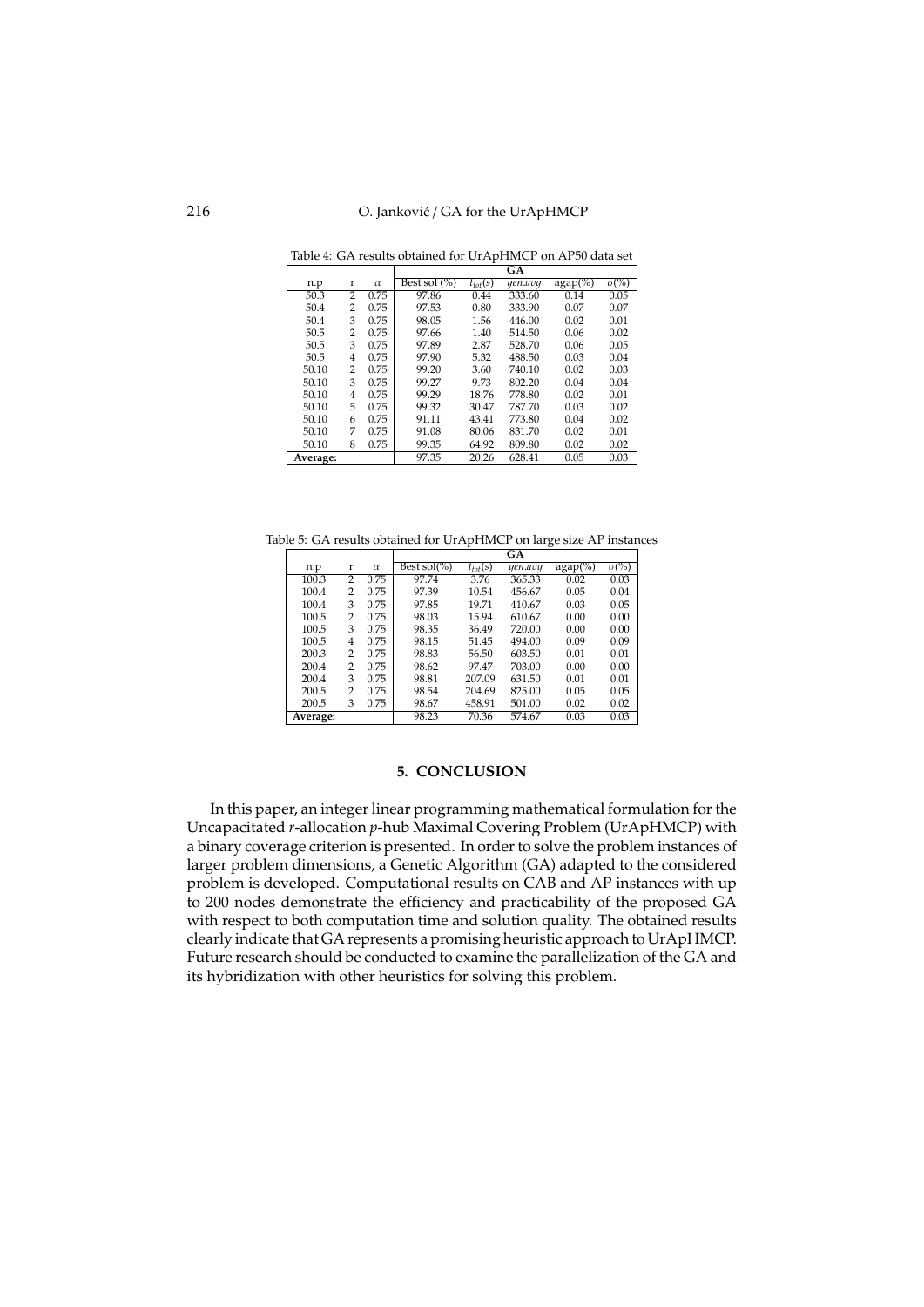#### **REFERENCES**

- [1] Abdinnour-Helm, S., and Venkataramanan, M.A., "Solution approaches to hub location problems", Annals of Operations Research, 78 (1998) 31-50.
- [2] Alumur, S., and Kara, B., "A Hub Covering Network Design Problem for Cargo Applications in Turkey", Journal of Operational Research Society, 60 (10) (2009) 1349-1359.
- [3] Alumur, S., and Kara, B., "Network hub location problems: The state of the art", European Journal of Operational Research, 190 (1) (2008) 1-21.
- [4] Beasley, D., Bull, D., and Martin, R., "An overview of genetic algorithms: Part 1. Fundamentals", University computing, 15 (1993) 58-58.
- [5] Beasley, D., Bull, D., and Martin, R., "An overview of genetic algorithms: Part 2, research topics", University computing, 15 (4) (1993) 170-181.
- [6] Brimberg, J., Mladenović, N., Todosijević, R., and Urošević, D., "A basic variable neighborhood search heuristic for the uncapacitated multiple allocation p-hub center problem", Optimization Letters, (2015) 1-15.
- [7] Campbell, J.F., "Integer programming formulations of discrete hub location problems", European Journal of Operational Research, 72 (2) (1994) 387-405.
- [8] Church, R., and ReVelle, C., "The maximal covering location problem", Papers in Regional Science, 32 (1) (1974) 101-118.
- [9] Eremeev, A.V., and Kovalenko, J.V., "Optimal recombination in genetic algorithms for combinatorial optimization problems-Part I", Yugoslav Journal of Operations Research, 24 (1) (2014) 1-20.
- [10] Eremeev, A.V., and Kovalenko, J.V., "Optimal recombination in genetic algorithms for combinatorial optimization problems-Part II", Yugoslav Journal of Operations Research, 24 (2) (2014) 165-186.
- [11] Ernst, A.T., Jiang, H., Krishnamoorthy, M., and Baatar, H., "Reformulations and computational results for uncapacitated single and multiple allocation hub covering problems", Working Paper Series, 1 (2011) 1-18.
- [12] Ernst, A.T., and Krishnamoorthy, M., "Exact and heuristic algorithms for the uncapacitated multiple allocation p-hub median problem", European Journal of Operational Research, 104 (1) (1998) 100-112.
- [13] Filipović, V., "Fine-grained tournament selection operator in genetic algorithms", Computing and Informatics, 22 (2) (2012) 143-161.
- [14] Goldberg, D.E., *Genetic algorithms in search, optimization and machine learning addison-wesley, 1989*, Addison-Wesley, Publishing Company, Reading, Mass., 1989.
- [15] Goldberg, D.E., and Holland, J.H., "Genetic algorithms and machine learning", Machine learning, 3 (2) (1988) 95-99.
- [16] Holland, J.H., *Adaptation in natural and artificial systems: an introductory analysis with applications to biology, control, and artificial intelligence*, The University of Michigan Press, Ann Arbor, 1975.
- [17] Hwang, Y.H., and Lee, Y.H., "Uncapacitated single allocation p-hub maximal covering problem", Computers & Industrial Engineering, 63 (2) (2012) 382-389.
- [18] Kara, B., and Tansel, B., "The single-assignment hub covering problem: Models and linearizations", Journal of the Operational Research Society, 51 (1) (2003) 59-64.
- [19] Kratica, J., Stanimirović, Z., Tošić, D., and Filipović, V., "Two Genetic Algorithms for Solving the Uncapacitated Single Allocation p-Hub Median Problem", European Journal of Operational Research, 182 (2007) 15-28.
- [20] Marić, M., Stanimirović, Z., and Stanojević, P., "An efficient memetic algorithm for the uncapacitated single allocation hub location problem", Soft Computing, 17 (3) (2013) 445-466.
- [21] Michalewicz, Z., *Genetic Algorithms* + *Data Structures* = *Evolution Programs*, Springer, Berlin, Heidelberg, 1996.
- [22] O'Kelly, M.E., "A quadratic integer program for the location of interacting hub facilities", European Journal of Operational Research, 32 (3) (1987) 393-404.
- [23] Peiró, J., Corberán, Á., and Martí, R., "Grasp for the uncapacitated r-allocation p-hub median problem", Computers & Operations Research, 43 (2014) 50-60.
- [24] Peker, M., and Kara, B.Y., "The p-hub maximal covering problem and extensions for gradual decay functions", Omega, 54 (2015) 158–172.